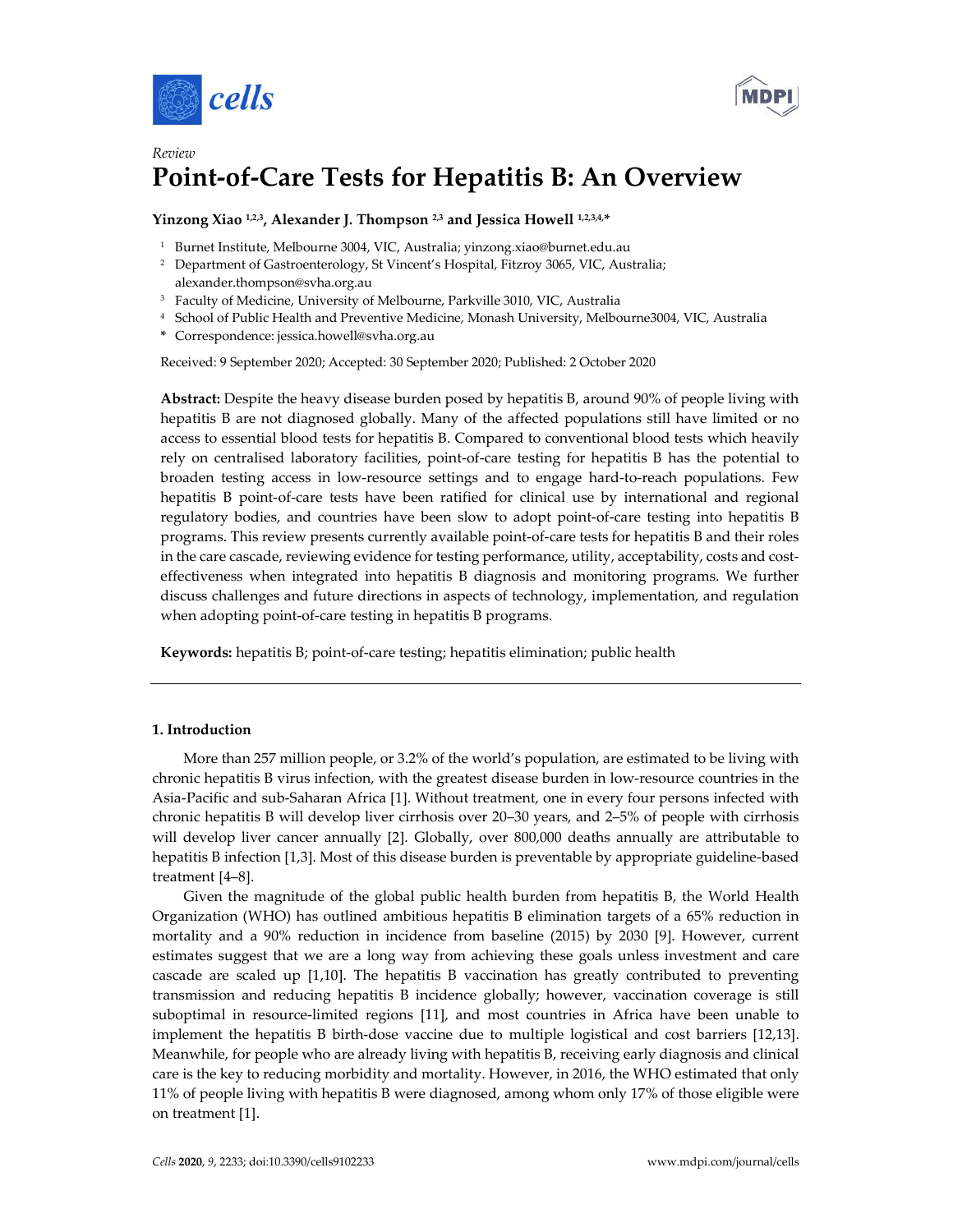The hepatitis B cascade of care involves multiple steps: screening, diagnosis, linkage to care, assessment of liver disease stage and treatment eligibility, then treatment and/or monitoring, including surveillance for hepatocellular carcinoma (HCC) (Figure 1). Laboratory blood tests are required at every step of the care cascade, including blood tests for hepatitis B serology, quantitative hepatitis B virus (HBV) DNA level by polymerase chain reaction (PCR) and liver function tests (Figure 1). These tests require laboratory resourcing, technology and expertise beyond existing peripheral laboratory capabilities in many low-resource and geographically isolated regions [14–16]. In many countries, laboratory services are centralised due to high costs and limited skilled technician capacity; however, transport of blood samples from regional to centralised laboratories presents its own challenges in geographically isolated or insecure regions, particularly if cold chain supply must be preserved [14]. Cost is another major limitation: Price reductions for diagnostics have fallen slowly over time compared with medication costs, and hepatitis B diagnostic tests cost more than therapy in many low-income countries [16,17]. Moreover, the requirement for lifelong monitoring for most people living with hepatitis B that involves regular blood tests [4,5], combined with barriers to timely healthcare access such as hepatitis B-related stigma [18,19], healthcare costs for users and providers [20] and the logistics of accessing consistent, high-quality, affordable healthcare services in a timely manner are major barriers for people to receive guideline-based care [16]. These barriers lead to significant attrition from every step of the hepatitis B care cascade over time, and those lost from care represent missed opportunities for treatment and liver cancer prevention [16,21].



**Figure 1.** Cascade of care for hepatitis B and laboratory-based tests required for standard of care. Laboratory-based blood tests are required at every stage of the hepatitis B cascade of care for diagnosis, assessment of liver disease stage, treatment eligibility and long-term monitoring of disease progression. Diagnostic testing for hepatitis B involves detection of hepatitis B surface antigen (HBsAg) in blood, which indicates active infection with the virus. Standard laboratory electrochemiluminescence immunoassay-based HBsAg testing is performed on serum or plasma samples derived from whole blood. If active infection is confirmed, subsequent blood tests are performed to determine the stage of disease and need for treatment, including a hepatitis B virus (HBV) polymerase chain reaction (PCR)-based quantitative DNA level or viral load, a hepatitis B eAg and eAb assay and liver function tests to determine whether an elevated aminotransferase (ALT) indicative of liver inflammation or other signs of impaired liver function are present. Further assessment for the presence of liver fibrosis and cirrhosis is also required, most commonly by transient elastography and/or liver biopsy. All patients irrespective of treatment require ongoing disease monitoring, including at minimum an HBV DNA level, HBeAg and HBeAb (if not already seroconverted from HBeAg positive to HBeAb positive) and ALT levels every 3–6 months.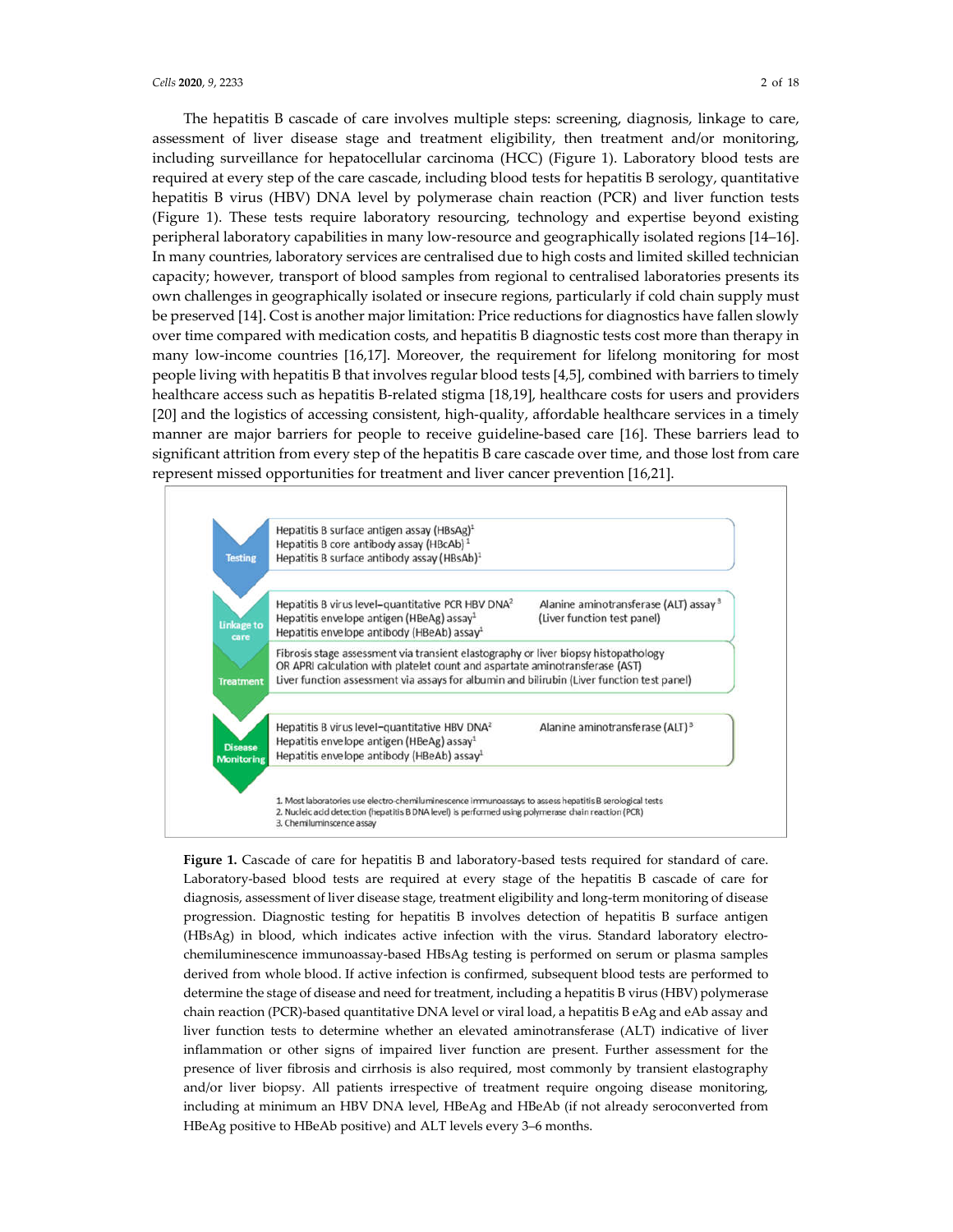Point-of-care tests (POCs; also known as rapid diagnostic tests, RDTs) are simplified versions of laboratory-based tests that have the potential to circumvent major barriers people face to accessing hepatitis B blood-based testing in various settings. POCs usually require small amounts of body fluids (for example, a finger-prick blood sample or oral swab), short turn-around time, and are generally easy to use with minimal required training and therefore can be provided to people in a variety of community and outreach settings by a broad range of trained workers [22] and are scalable to rapidly reach large populations as has been seen with the highly successful Egyptian national hepatitis C screening program [23]. The simple collection process (finger-prick or mouth swab) is also highly acceptable, feasible and attractive to people undergoing testing [22,24,25]. A key benefit of POCs in the field of hepatitis B is to engage hard-to-reach communities for testing, such as using HBsAg POC tests for hepatitis B screening in remote areas, or harm reduction programs [24–27]. POCs also have great potential for retaining patients in care when used in the community for chronic hepatitis B stage evaluation and disease monitoring [26,27]. Figure 2 outlines the key phases of disease in chronic hepatitis B infection and the indicators for blood testing in each stage.



**Figure 2.** Natural history and clinical characteristics of the phases of chronic hepatitis B infection. Current international hepatitis B management guidelines have different criteria for initiating hepatitis B treatment; however, all restrict nucleos(t)ide therapy to those with at least moderate liver fibrosis and/or inflammation and a high viral load.

The WHO recommends that an ideal POC test needs to meet the ASSURED criteria of being "affordable, sensitive, specific, user-friendly, rapid and robust, equipment-free and deliverable to end-users" [28]. Since 1998, the WHO has implemented an evaluation and performance assessment program for all POCs in viral hepatitis to report on accepted quality parameters for widespread clinical use [29]. Many POCs have been developed in the field of hepatitis B, particularly for screening and diagnosis; however, only three POCs for detecting HBsAg have been prequalified by the WHO [29]. There is currently a lack of POCs for hepatitis B stage assessment or monitoring that have been endorsed to use by the WHO; however, several novel tests are now in clinical trials that may fill this important care delivery gap. Typically, POC tests have lower accuracy than traditional laboratorybased tests, but they facilitate the triage of people who require more complex and expensive laboratory assays to confirm a positive POC test result and thereby reduce costs. Regulatory and economic constraints are additional barriers to transferring POCs to field use. In different settings, they therefore require a comprehensive appraisal of factors including testing performance, feasibility (such as storage requirements, power supply), acceptability and cost-effectiveness when using POCs to scale up access to hepatitis B diagnosis and management under real-life conditions.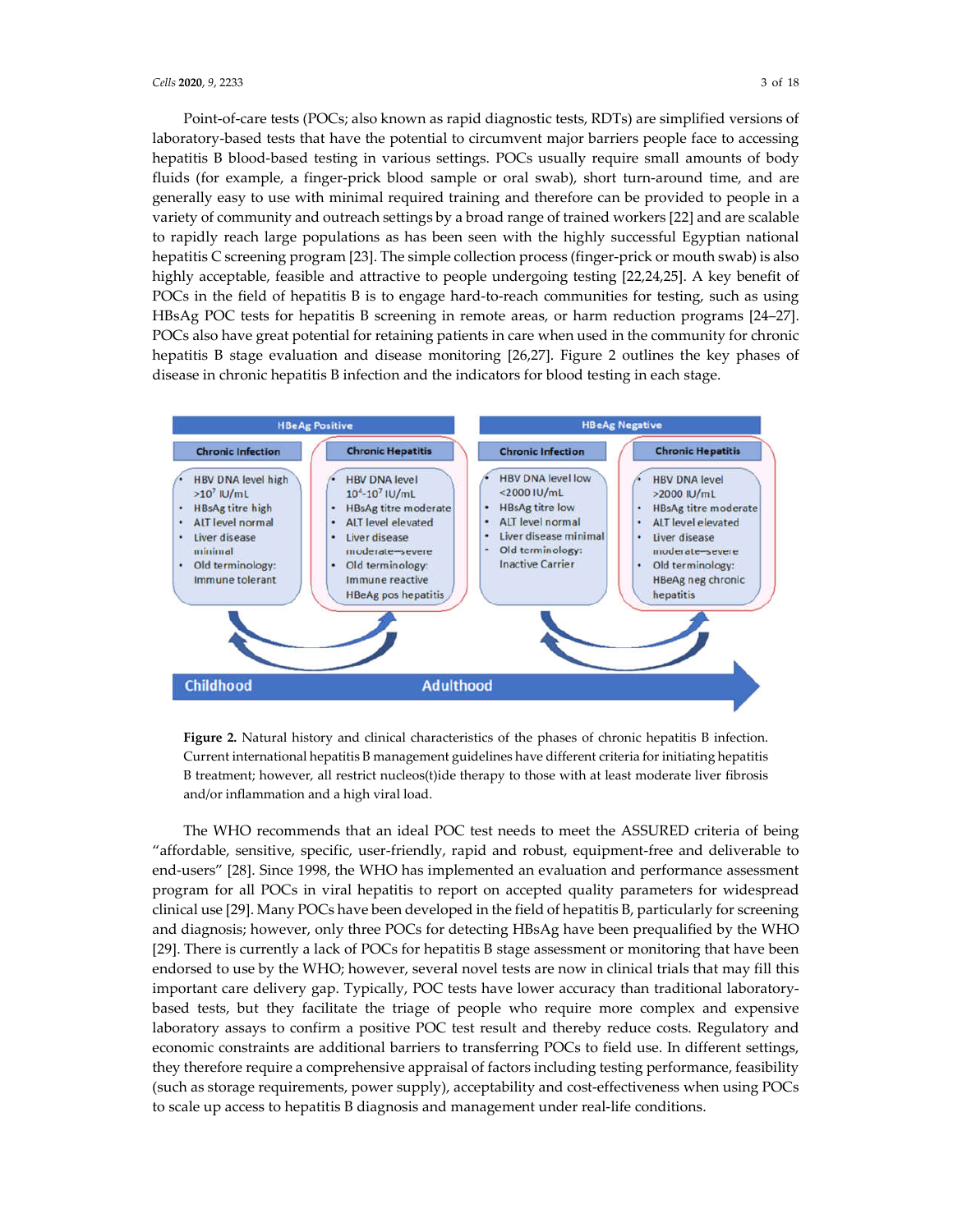In this review, we outline the accuracy of available POC tests for hepatitis B and explore the evidence for utility and cost-effectiveness when integrated into hepatitis B diagnosis and monitoring programs. We also describe future technologies and explore how POC tests might best be used to achieve WHO 2030 hepatitis B elimination goals.

## **2. POC Tests for Hepatitis B and Their Clinical Performance**

Practically, the three key clinical requirements for POC hepatitis B assays in the field are for diagnosis of current infection, determining treatment eligibility and also monitoring, as well as diagnosis of hepatitis B immunity and the need for hepatitis B vaccination in the uninfected (Figure 2).

### *2.1. Diagnosis of Current Hepatitis B Infection*

Detection of hepatitis B surface antigen (HBsAg) is the primary step to diagnose current hepatitis B infection, and multiple HBsAg POCs are commercially available. Most are qualitative lateral-flow chromatographic immunoassays which are one-step, easy to use, can be used with a variety of different specimens (whole blood, serum and plasma) and provide rapid semiquantitative visible results (usually within 15–30 min). To date, three HBsAg rapid tests (Determine HBsAg 2, Alere Medical Co. Ltd, Chiba-ken, Japan; VIKIA HBsAg, bioMérieux SA, Marcy-l'Étoile, France; and SD Bioline WB, Abbott Diagnostics Korea Inc. Giheung-gu, Republic of Korea) have met WHO prequalification criteria [29], with multiple studies showing their high accuracy for determining HBsAg positivity in various populations, particularly in moderate–high-prevalence populations (Table S1).

Determine HBsAg POC test is the one of the most widely-used HBsAg POC tests [30] with the most published data on clinical performance. A 2017 meta-analysis [31] including 9 studies with 7730 samples showed a pooled sensitivity of 90.8% and specificity of 99.1% using Determine. Though most studies [32–38] showed high clinical sensitivity of 89–100% in the general population, the reported sensitivity varied widely in HIV-infected populations (56–100%)[39–44]. The cause of the reported lower sensitivity in HIV-coinfected populations [39,40,43,44] is unclear, but potential reasons may include the cross reaction of HIV-reverse transcriptase inhibitors and hepatitis B virus, a higher rate of occult hepatitis B infection in early HIV cohorts, a higher reported rate of HBsAg loss in both untreated and treated HIV-infected populations and the use of tenofovir-based HIV regimens that effectively suppress hepatitis B virus DNA levels and a large decline in HBsAg titres [31,45,46]. SD Bioline HBsAg [38,47–49] and VIKIA HBsAg POC test [32,33,38,50,51] have also been shown to have good sensitivity (above 90%) and excellent specificity (above 99%) in general populations; however, lower sensitivity was also reported in HIV-infected populations [40].

A common application of these HBsAg POCs is to measure seroprevalence in general or specific subpopulations in low-resource settings [52–56]. They have also been used in mass screening programs for hepatitis B in both community outreach [24,57] and health-facility-based screening [52,53,58–62] in low-resource settings and shown great public health benefits. For example, in a community-based outreach screening program conducted in 75 camps in Southern India [63], the "screen and vaccinate/linkage to care" strategy led to over 7700 vaccinations in the camps and 162 people with high viral load getting treatment. The program increased the accessibility of hepatitis B diagnostic testing in a low-resource setting, and the timely results of POCs contributed to people's engagement in post screening interventions [63]. The HBsAg POCs were also used in programs to engage hard-to-reach populations such as people who inject drugs, sex workers [64], disadvantaged groups or some ethnic groups [65,66] by providing self-testing, community or health-facility-based testing services. In a randomised control study conducted in a clinic engaging mostly African immigrants in France [65], people without health cover attending a clinic were provided free testing for hepatitis B, hepatitis C and HIV using either POCs or prescriptions of testing at a pathologist; a higher rate of testing and linkage to care was observed among people allocated to receive POCs. However, another multicentre randomised control study in France [66] found no difference in effectiveness of linkage to care using the approach of an HBsAg rapid test plus a standard lab-based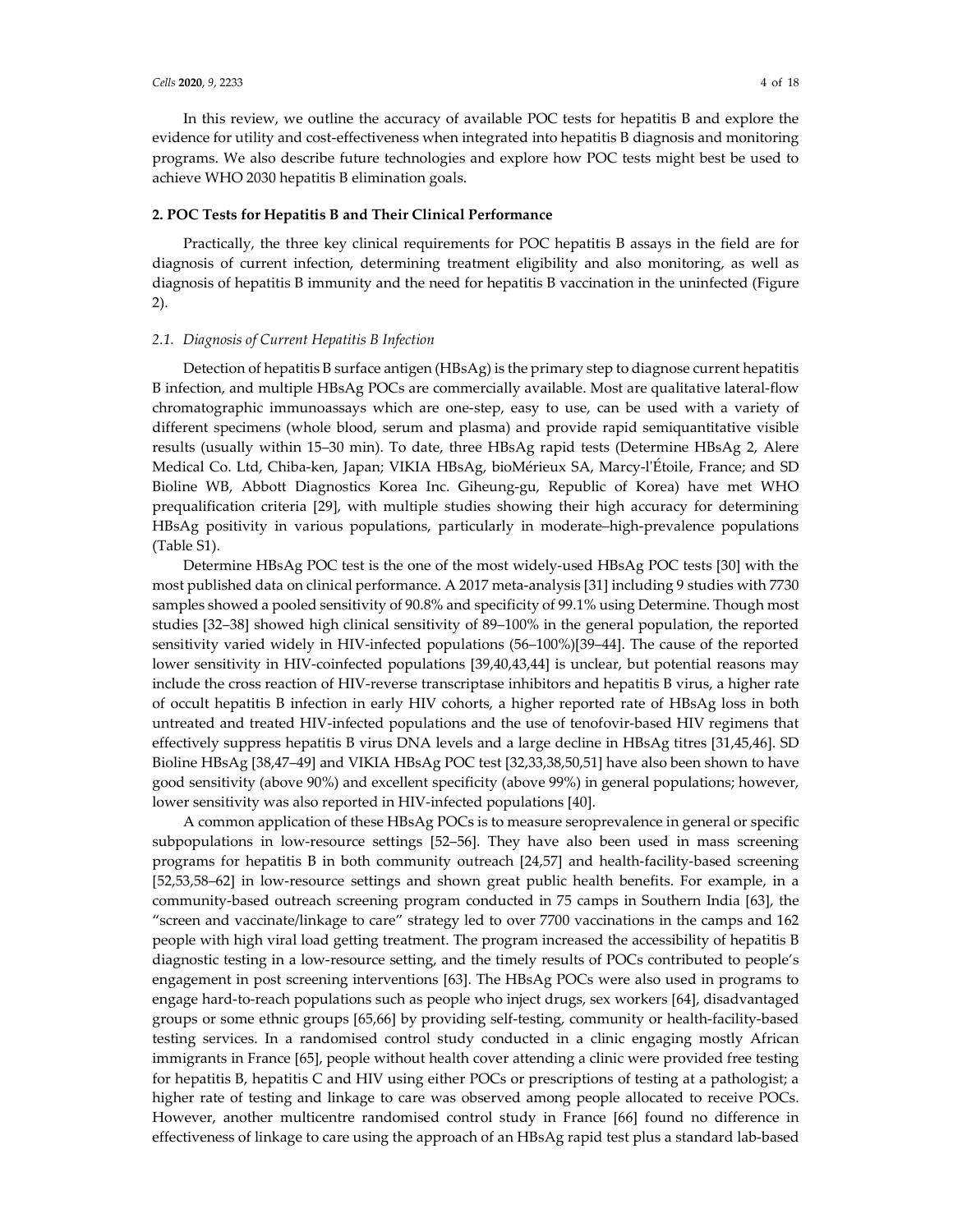confirmatory serology test versus lab-based standard serology in five clinics. In this study, it was described that participants received testing results via mail or phone call, but it was unclear whether participants received testing results at the same visit if they were in the POC testing group [66].

Other than the WHO-prequalified HBsAg POCs, emerging new brands of HBsAg have been reported in field studies including the DRW-HBsAg assay, Diagnostics for the Real World Ltd., (CEmarked) [35,67], first response HBsAg card test, Premier Medical Corporation [68] (CE-marked), NaoSign(R) HBs POC strips, Bioland [69], and One Step HBsAg test, General Biologicals Corporation [70,71] (non-exhaustive list). A study in Mongolia [72] which tested 19 commercially available HBsAg POCs using a serum sample showed the average sensitivity and specificity being 100% and 99%, respectively. Whilst most HBsAg POCs of various brands have shown promising clinical performance [35,38,67,70,73], available validation data are limited and further studies with large sample size and in diverse populations including different ethnicity and hepatitis B prevalence populations and people living with HIV are needed.

Multiplex diagnostic POCs can be highly attractive for low–middle-resource settings with the capacity to detect multiple pathogens using a single testing strip. Some multiplex POCs which detect HBsAg are commercially available and some are CE-marked (HBsAg/HCV/HIV/Syphilis Combo Test, Euro Genomas; HBsAg and HCV Combo Test, Euro Genomas; Artron Detect 3 HIV/HCV/HBV Combo, Artron Laboratories; HIV, HBsAg and HCV Rapid Test, Maternova Inc.), but none have been listed by WHO prequalification [16,29,74]. Accuracy of HBsAg detection using multiplex has been shown to be high [75], but limited clinical validation data are available.

Innovations in sampling technique have provided more convenient specimen collection methods, such as using oral fluid as specimen collected by an oral swab [25,48,51]. The simplified process was highly acceptable to individuals [25,48], but testing accuracy is a challenge to overcome [48], and it may additionally require trained technicians or lab-based enzyme immunoassays or equipment for sample preparation such as requiring a centrifuge for target analyte separation [51]. Future development needs to consider combining sample preparation steps together with detection and readout into one single device, without sacrificing testing accuracy.

Although many studies of different HBsAg POCs showed very good sensitivity [31,38,73], false negativity is still among the biggest concerns: Around one in ten negative test results on average could be HBsAg positive [31]. Most cases with false negative results were reported to have low titres of HBsAg, such as in studies using Determine/Vikia HBsAg POCs, where most false negative cases had HBsAg titres lower than 30 IU/mL[32,33]. As HBsAg level does not correlate with severity of liver damage, there is a chance that people with advanced liver disease may be missed. Other potential factors affecting the accuracy of HBsAg POCs may include HBV DNA level, different genotypes, co-infection with hepatitis C or HIV and hepatitis B variants with S gene mutations that are not detected by the POC HBsAg test [31,33,76,77]. As only a few studies have obtained comprehensive serological and genetic profiles of false negative cases, more data are needed to explore these associations and determine the implications for clinical practice. Specimen type is unlikely to affect the efficacy of HBsAg POC tests: A meta-analysis showed similar pooled sensitivity of studies using whole blood sample compared to plasma or serum [31], and studies evaluating HBsAg POCs using capillary whole blood collected by finger-prick all showed reasonably high sensitivity (88–90%) [32,44,78]. In practice, there is no absolute cut-off for testing performance when choosing POCs for hepatitis B programs, and the increased access to testing might mitigate the harm caused by reduced accuracy; however, sensitive POCs that have been validated in similar contexts to their planned use should be prioritised [79].

#### *2.2. Diagnosis of Hepatitis B Immunity*

Hepatitis B surface antibody (anti-HBs) is the key marker to determine an individual's immunity status to hepatitis B virus and triage the need for vaccination. A few anti-HBs POCs are commercially available, but most have poor reported sensitivity ranging from 20% to 70% [33,80–82]. One study reported a sensitivity of 91.8% using an anti-HBs rapid test card among 1272 samples [70]; however, these findings require further validation. A study [66] showed using HBsAg/ anti-HBs POCs was not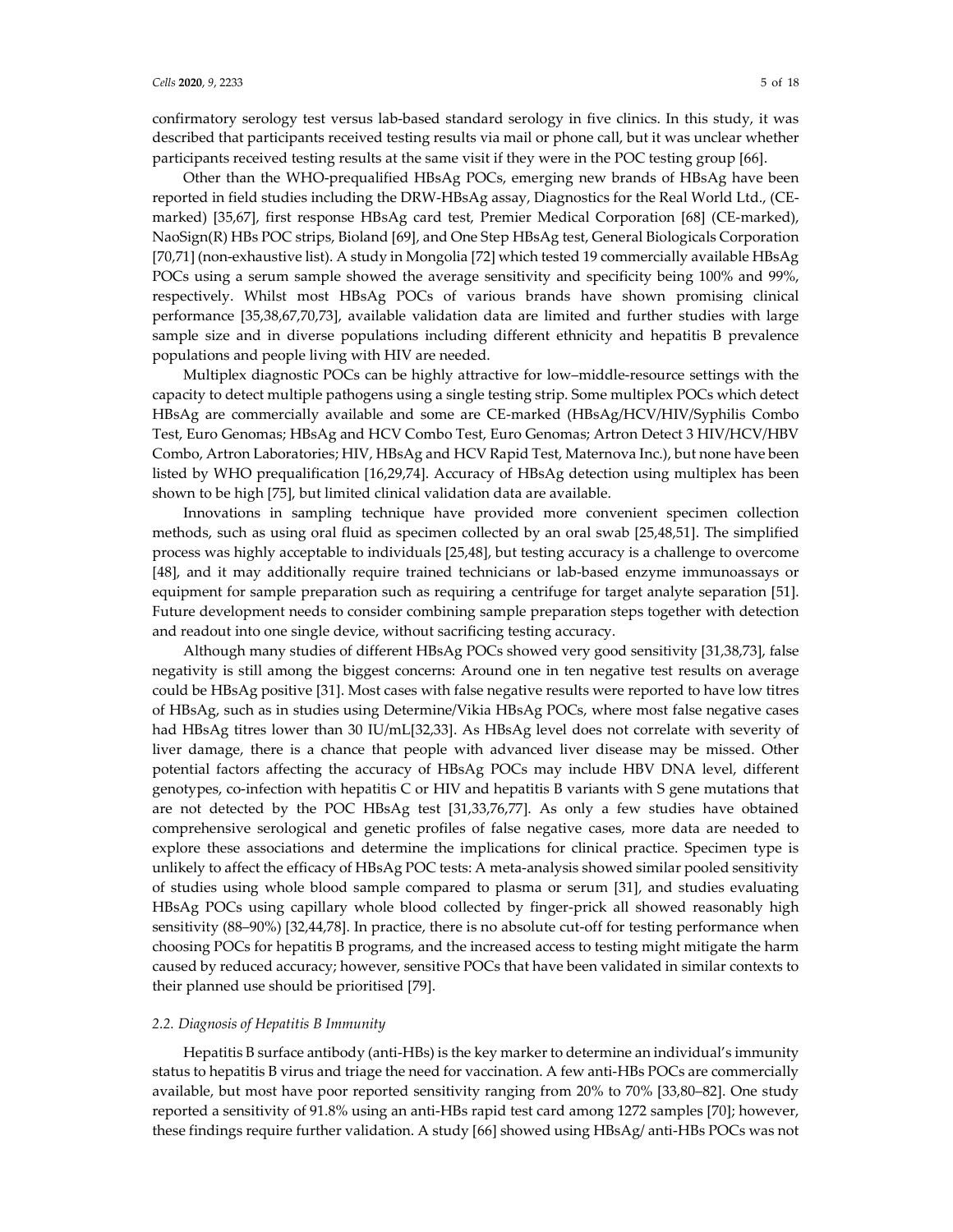effective in increasing vaccination rate due to poor sensitivity of anti-HBs POC and high reliance on confirmatory enzyme immunoassay. Though a POC test for anti-HBs can help with triage vaccination need, given hepatitis B vaccination is relatively cheap, context-specific cost-effectiveness analyses would be needed to determine settings where the use of POCs of anti-HBs would be cost-effective.

## *2.3. Chronic Hepatitis B Care: Treatment Eligibility and Long-Term monitoring*

Treatment decisions in hepatitis B are guided by patient age, hepatitis B DNA viral load and the degree of liver inflammation and fibrosis, as measured by alanine aminotransferase (ALT) levels and either transient elastography or liver biopsy, respectively [4,5,83]. However, there are few POC tests currently available for these parameters, and none have been widely validated and WHO prequalification approved.

## 2.3.1. Hepatitis B DNA Quantification

Hepatitis B virus (HBV) DNA level is the critical indicator when deciding an individual's management plan as per clinical guidelines . Polymerase chain reaction (PCR) platforms for nucleic acid detection are still the main technique of quantitative assessment HBV DNA levels; conventional PCR platforms are usually built in laboratories and require high manual input and pose barriers for accessibility in remote areas and other resource-limited areas areas [12]. A rapid molecular test, Xpert® HBV Viral Load (Cepheid Inc. CE-marked, approved by American FDA and TGA in Australia), is commercially available for HBV DNA quantification that provides test results in less than one hour [84,85]. The test is a cartridge-based, real-time PCR assay which is run on the GeneXpert instrument, a molecular diagnostic platform. The processing unit of the system is around the size of a coffee machine, and it also runs a range of other rapid molecular tests such as WHO prequalified Xpert HCV viral load, HIV-1 Qual and HIV-1 Viral Load tests[29], which poses an opportunity for hepatitis B viral load test to be adopted in areas with existing platforms at a low additional cost. So far, limited data are available on the analytical performance of the assay [84,85]. Two recent studies [84] using serum samples showed a good correlation between HBV DNA quantification by using Xpert HBV viral load assay with the results of the laboratory reference assay; they also have a low limit of detection (LOD) of 7.5 IU/mL, which is similar to most commonly used HBV DNA platforms (usually with LOD of 10IU/mL) [84]. In practice, Xpert testing for HBV DNA led to a faster workflow with a mean time to result being 6–8 h, which provided a near-POC solution [84,86]. However, as a new unit, GeneXpert facilities are still expensive; the operation requires uninterrupted power supply, as well as technician training and skills for system running, services and reagent maintenance.

#### 2.3.2. HBeAg/Anti-HBe

Hepatitis E antigen (HBeAg) is a key indicator to determine phase of chronic hepatitis B infection (Figure 2), treatment initiation and is used as a surrogate of HBV DNA measurement for evaluating risks of maternal-to-child-transmission [2,4,83,87]. Several HBeAg POCs are commercially available; however, published data show the accuracy of HBeAg POCs has a wide range, with sensitivity of 30– 82% and specificity of 67–100% [33,80,88]. Similarly, Anti-HBe POCs are reported to have poor sensitivity but excellent specificity in studies [33,81]. Given the high costs and challenges in accessing HBV DNA testing in low-resource settings, the WHO recommends HBeAg to triage treatment [83,89,90]; therefore, the low testing accuracy of HBeAg POCs is an urgent issue to be addressed.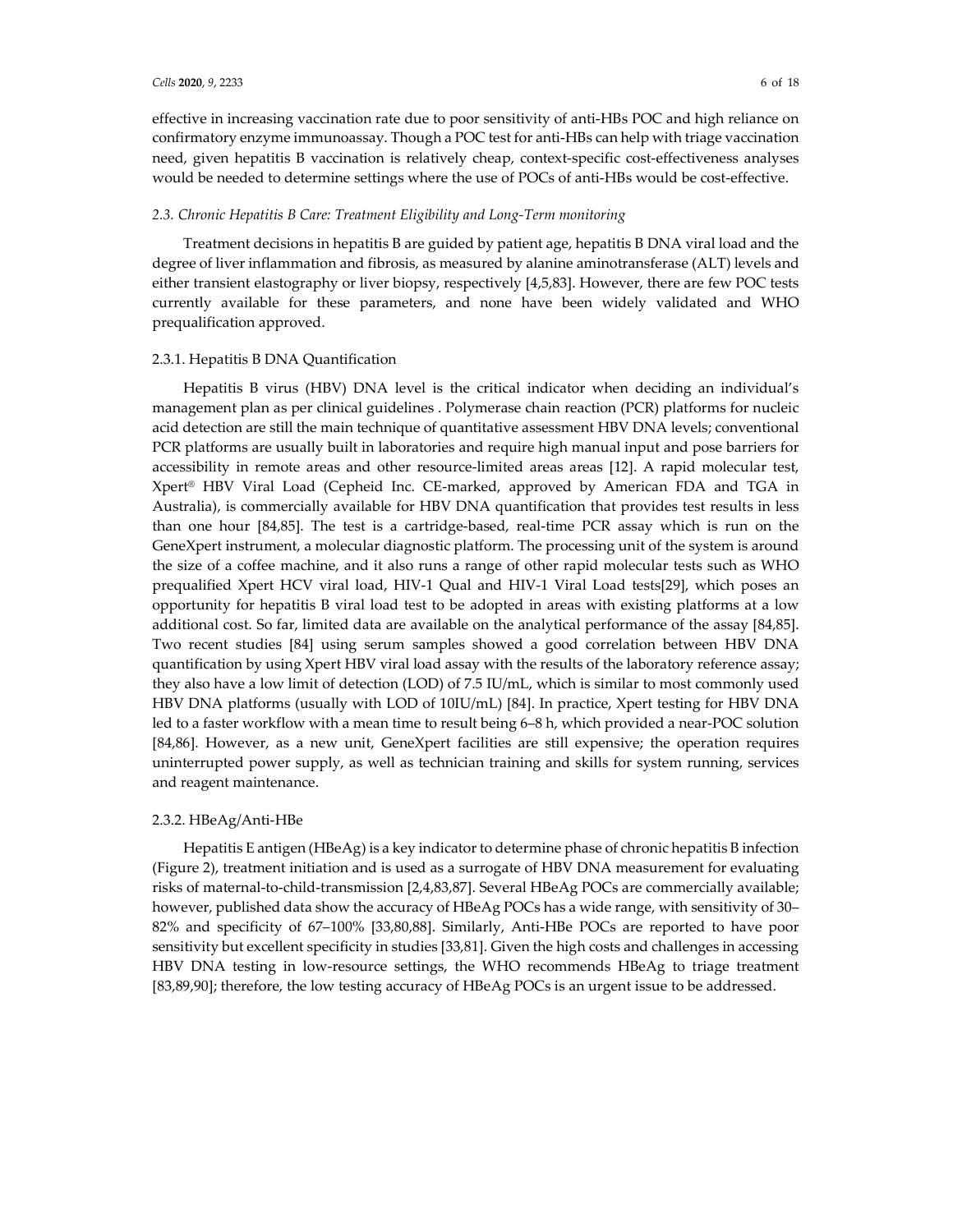## 2.3.3. Novel Biomarkers

Novel serum biomarkers such as HBV core antigen (HBcrAg) have been shown to correlate with serum HBV DNA levels and intrahepatic cccDNA levels, a marker of hepatitis B-related HCC risk, and have therefore been explored as a potential indicator for treatment determination, off-therapy virologic suppression and HCC risk evaluation [91,92]. However, there is no rapid lateral flow assay for HBcrAg so far. Another novel biomarker, serum HBV RNA [93], has been shown to be positively correlated with HBV DNA level, and levels were higher than HBV DNA in patients on nucleos(t)ide analogues and can thus be a potential marker for off-therapy HBV suppression. However, its clinical predictive utility is not yet well defined, and the measurement of serum HBV RNA presents its own challenges even in routine lab-based testing; thus, further studies are needed to guide defining the clinical role and development of HBV RNA POCs.

#### 2.3.4. ALT and Assessment of Liver Fibrosis

ALT is part of the liver function test assay panel and is a key marker of liver inflammation, used to determine hepatitis B treatment eligibility [4,5,83] (Figure 2). ALT has been proposed as an indicator for treatment in people with positive HBsAg in low-resource settings where HBV DNA testing is unavailable. A semiquantitative POC using ALT 40U/L as the cut-off (BioPoint®ALT-1) has been developed and manufacturer data suggest a high sensitivity of 94% and specificity of 85%[94]. Several serological biomarkers have been combined in algorithms to offer indirect non-invasive assessment of liver fibrosis and have been validated to varying degrees in hepatitis B populations, such as the AST to platelet ratio index (APRI) and Fibrosis 4 index (FIB-4)[95,96]. These indices require quantitative testing results of AST, platelets with or without ALT, unfortunately none of which are currently available in a POC test format.

## 2.3.5. Dried Blood Spot

Dried blood spot (DBS), while not a POC test, is a sampling method which offers viable solutions for mass screening or testing in low-resource settings where testing capacity or access are limited. In practice, a single finger-prick blood sample is applied to a chemically modified paper card which collects and store serological markers and nucleic acid; specimens obtained in the field can be transported to a laboratory at ambient temperatures, where the blood sample is processed following a DBS protocol and tested using immunoassays or molecular techniques [83,97]. DBS samples have a relatively long shelf-life at ambient temperature without sample degradation [98], which is attractive for regions that are geographically isolated or have varying security situations precluding rapid transport to a central laboratory. This method is now recommended by the 2017 WHO hepatitis B testing guidelines [83] in settings where no access to venous blood sampling or quality-assured testing assays is available. DBS testing has been used to detect HBsAg, HBeAg, anti-HBc, HBV DNA and even for viral genotyping [99,100]. A meta-analysis [101] evaluating DBS for HBV DNA quantification showed pooled sensitivity of 95% (83–99%) and specificity of 99% (53–100%); however, most of the included studies used cold chain to store samples, which might limit the generalisation of the accuracy estimates in field conditions. Although DBS testing increases testing access in lowresource and geographically isolated settings, it still requires high technical expertise and standard laboratory assays that may not be routinely available.

## **3. Cost-Effectiveness of Using POCs for Hepatitis B**

Cost-effectiveness and affordability are key considerations when adopting POC tests in hepatitis B programs. Quoted costs of lateral flow-based HBsAg POCs are generally lower than laboratorybased immunoassays, with the estimated procurement costs being US\$0.2–0.95 and US\$0.4 to 2.8 per test, respectively [72,83]. Conventional lab-based testing usually requires additional costs such as a reading machine, professional laboratory staff and technical training; therefore, the total costs for testing are often much higher than using POCs in low-resource settings.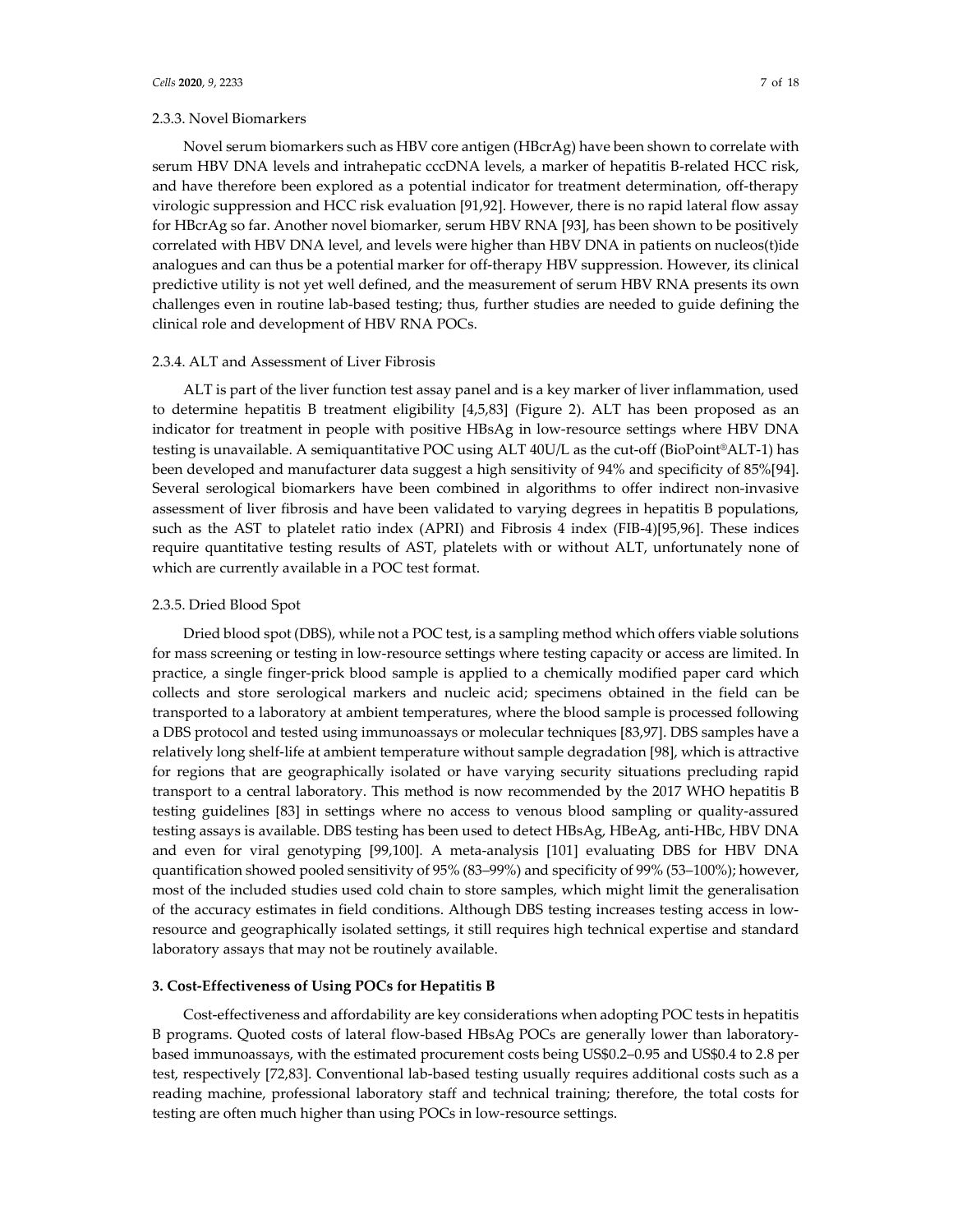Multiplex POC testing is expected to be cheaper than multiple POC tests. For example, the manufacturing costs of a HIV/HCV/HBsAg POC is around US\$1 [102]; thus, using multiplex in highrisk populations who require broad spectrum pathogen screening is expected to be resource-saving. Costs for conventional hepatitis nucleic acid testing are estimated to range from US\$30 to 120 [15], and the cost can be up to US\$400 per assay in resource-limited countries and regions [12]. In 2018, a viral load testing program was introduced in sub-Saharan African countries to access an integrated molecular diagnostics instrument (Hologic Panther system), at an all-inclusive ceiling price of US\$12 per patient sample [103]. The Foundation for Innovative New Diagnostics (FIND) has negotiated the price of Xpert HBV viral load assay for 145 developing countries, and it costs US\$14.9 per cartridge excluding shipment; however, the testing instrument costs between US\$11,530 to US\$64,350 depending on the throughput capacity of the processing unit [104,105].

However, these costs may still be higher than what programs could afford in some settings. In addition, due to reduced accuracy compared with standard assays, diagnostic POC testing is often used as a screening tool to triage those requiring more expensive laboratory-based testing confirmation [15], which means many of the costs for centralised laboratory services are only partially offset by POC test use. While novel POC testing may have increased testing performance, costs usually fall slowly due to patent protection laws [16]. Even for countries that could afford these POCs, it may cost more than lab-based testing where well-established laboratory services are available; therefore, the main demand for POCs is limited to self-testing or outreach programs to improve testing uptake.

The cost-effectiveness of using POCs for hepatitis B can therefore be different in different settings. Using HBsAg POCs as a screening tool was found to be cost-effective in community-based approach in HBV-endemic but low-resource settings. Nayagam et al. [106] assessed a communitybased HBV screening and treating program in The Gambia where HBsAg POCs were provided to adult participants door-to-door at a total screening cost of US\$7.4 per person. The program was found to be highly cost-effective, with an ICER of US\$540 per DALY averted compared to status quo where no publicly provided HBV screening or treatment was available. Integrating low-cost HBV POCs into existed healthcare services such as antenatal screening [52,58,107], blood donor screening [62] and HIV clinics [59–61] can be another solution to achieve scale-up of HBV testing [108,109]. Zhang et al. [109] showed the integration of HBV screening within the existing antenatal care in Cambodia was highly cost-effective. In their model, the unit cost of HBsAg and DNA test (estimated to be US\$1 and US\$30) was one of the key parameters driving cost-effectiveness; in such cases, cheap POCs could potentially improve the cost-effectiveness of such an integration program even further. Studies in low HBV endemicity countries showed programs offering hepatitis B screening followed by vaccination or linkage to clinical care among people with increased risks are likely to be cost-effective [110]; however, there is a lack of programs adopting POCs in hepatitis B screening strategy, and thus, a lack of evidence suggesting economic impacts using POCs for hepatitis B in populations who have regular access to healthcare services. However, a few studies have shown rapid hepatitis C or HIV testing nested in harm reduction programs or among priority populations can be cost-effective [111– 113]. More evidence on using POCs in HBV screening or monitoring programs in the field is needed, especially covering the implementation costs and the effects of broader testing access compared to standard testing services or no testing services (where there being no access to testing is the current practice).

#### **4. Utility and Acceptability of POCs for Hepatitis B**

Whilst POC testing theoretically circumvents many test access barriers, acceptability from targeted population remains a key determinant of successful implementation of hepatitis B programs. However, limited data are available on the satisfaction appraisal from users and stakeholders.

In general, POCs are highly acceptable to customers due to their easy-to-use nature, short turnaround time, minimal bio sample requirement and provision of testing capacity to familiar staff in contexts where people want to be tested [114]. In a survey conducted among implementers and users of hep B and C testing services from 43 countries, almost half of respondents from low- and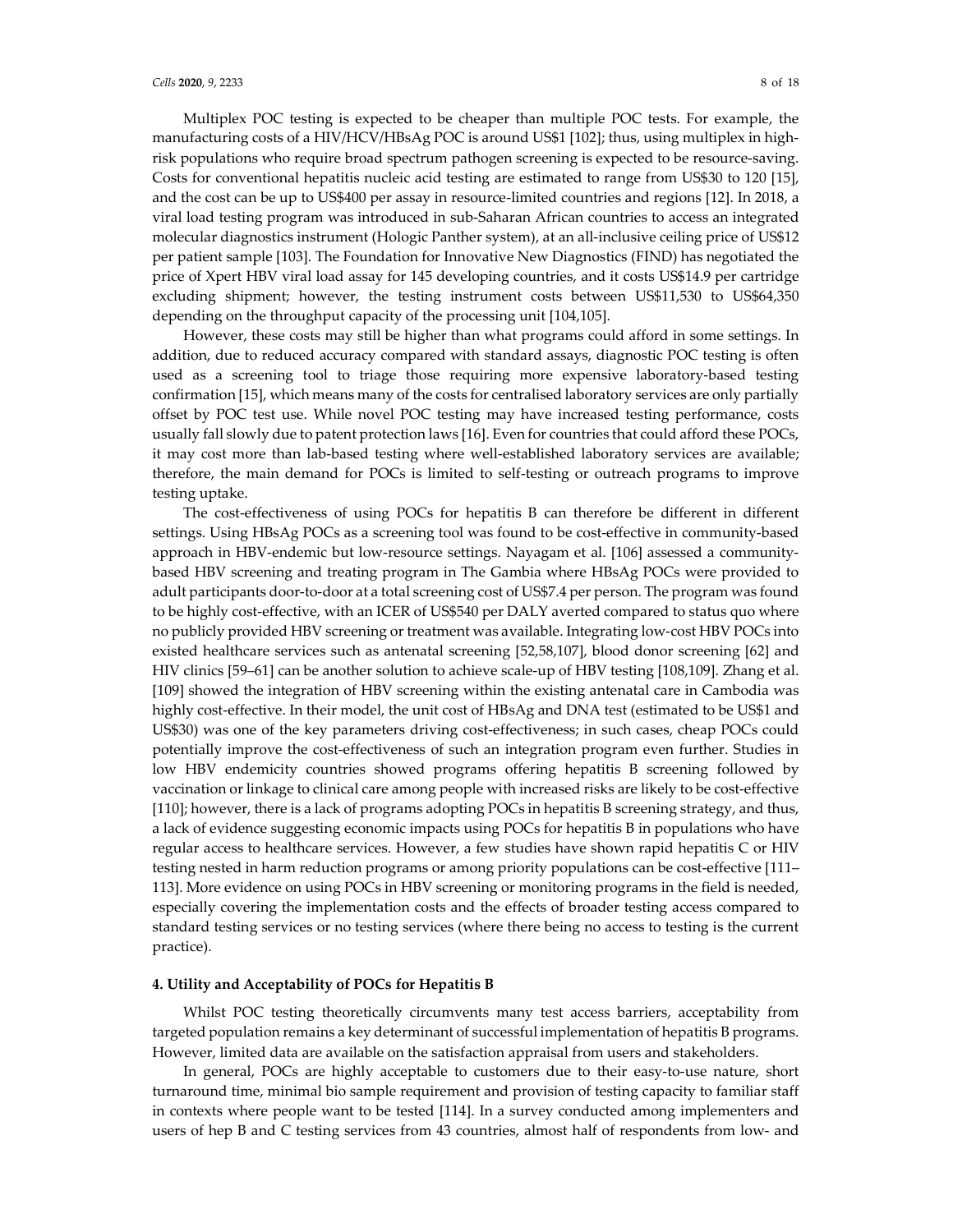middle-income countries preferred a POC test method using capillary whole blood [83]. While there is no agreement on what accuracy would be considered acceptable, half of the respondents would accept an assay with a minimal sensitivity of 95% [83].

Acceptability of rapid testing for hepatitis B or other blood-borne viruses and sexual transmitted diseases can be varied in different populations. A survey done in a prison setting showed HCV POCs were highly accepted [115]. Another study showed that people may find it stressful when testing HIV, HCV and syphilis using a POC test [116]. When using POCs for blood-borne virus screening in public events or community outreach programs, the acceptance rate varied widely in customers with different socioeconomic status, ethnic or geographic backgrounds [63,117,118]. In health facility settings, healthcare providers find POCs generally speed up decision making and improve patients' compliance with chronic management plans requiring repeat testing over time [30]; however, there are also general concerns such as suboptimal testing accuracy and increased workload for healthcare workers [119].

Other than getting tested from healthcare providers or trained personnel, POCs also have the potential to be a self-testing tool with universal access. In some countries, rapid tests for hepatitis B and/or HIV and hepatitis C can be purchased online or over the counter. While self-testing offers a confidential testing solution for customers, a standard approach will be needed to ensure that people having accessible pre- and post-counselling, as well as pathways of linkage to care.

#### **5. Limitations**

A general limitation of POCs for hepatitis B is reduced accuracy compared to standard lab-based testing. There are also specific limitations for individual POC tests which were highlighted above (Section 2), such as HBsAg POC tests which were shown to have varied sensitivity in HIV-infected populations. In addition, there is still a lack of POC tests for liver cirrhosis and HBV DNA levels required to determine treatment eligibility for patients with hepatitis B.

There are also limitations in the aspects of regulatory process, procurement and storage management for POC tests, as well as costs when implementing POCs for hepatitis B in different settings. The WHO prequalification process for in vitro diagnostic tests for diseases with a high individual or public health risk, including hepatitis B, assesses both the test's performance and manufacturing quality. For countries without regulatory procedures in place, this provides a thorough review of potential diagnostic tests they could select based on specific needs; however, the process of getting prequalified approval by the WHO can be slow. For low-resource settings, stockout and supply issues can be a barrier for use of POC tests; lack of scale may also mean they can be more expensive than high throughput assays in some settings; testing accuracy as well as instrument maintenance can be impacted by extreme weather conditions (heat, humidity) in the field; novel testing platforms such as GeneXpert can still be expensive, and the use of the instruments can be subject to field conditions such as power supply. On the other side, for high-income countries, a main challenge for the introduction and implementation of POC tests is the regulatory and reimbursement approval process for new diagnostics, which require demonstration of analytic and clinical validity, as well as clinical usefulness and cost-effectiveness data. As an example, the FDA regulatory process can be long and expensive [120], and the return for investment in high-income countries where POC tests will compete for market with standard diagnostic pathways can be challenging.

## **6. Future Directions**

#### *6.1. Technology Needs*

Increasing testing accuracy is the major challenge for POC tests that are already compact and easy to use. When developing POC diagnostics, features targeting resource-limited settings without basic infrastructures or cold chain need to be included; tests with high quality need to be validated across populations and specimen type. Rapid affordable serology tests of high accuracy for novel biomarkers which could be alternatives for molecular testing are a major need. Technology is needed to integrate convenient sampling and specimen preparation into a one-step testing assay. Inter-user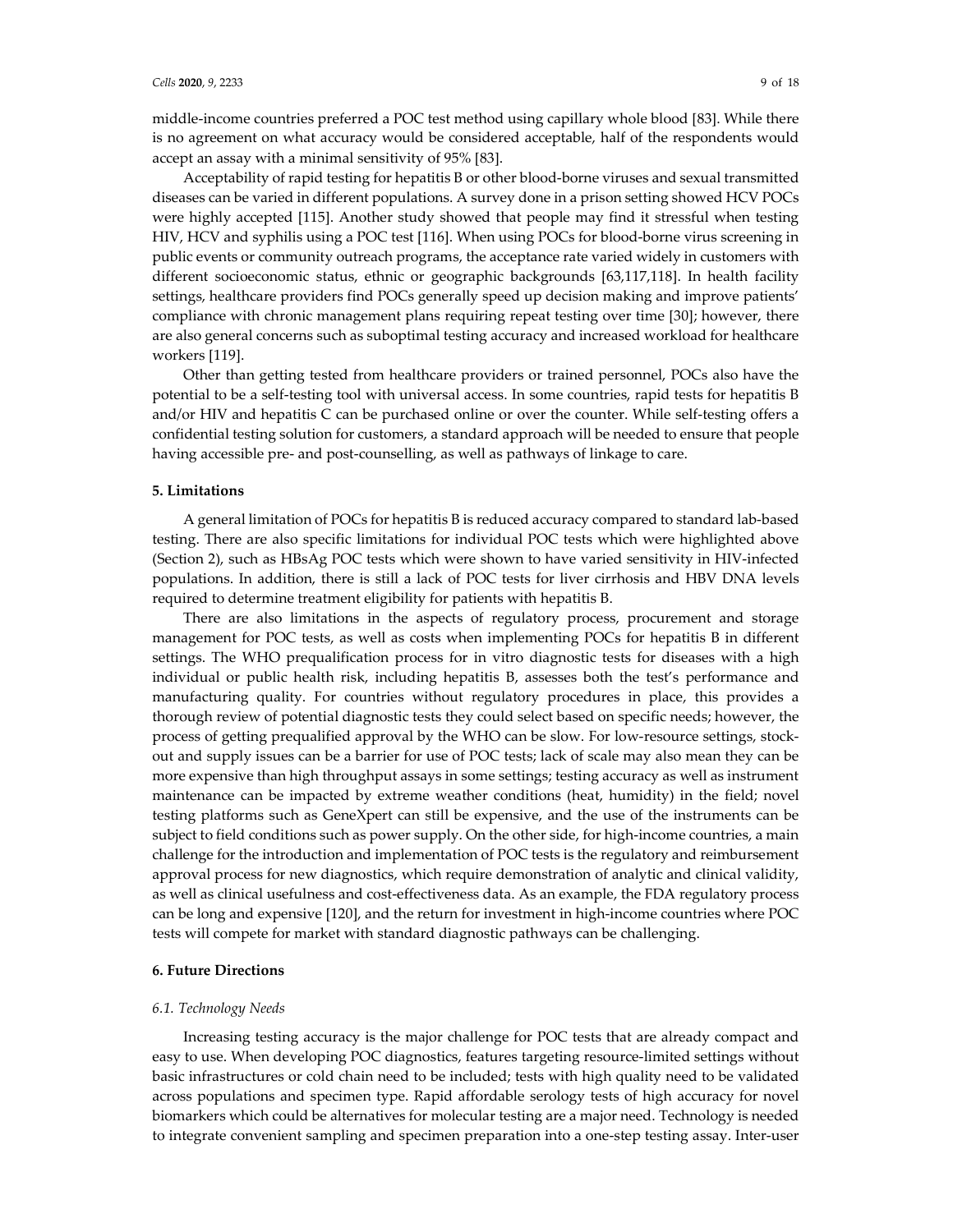variability is another challenge to address if POC tests require technique training or multiple steps; a standard protocol or mobile apps can be used to overcome this problem where suitable. Miniaturisation of testing instruments is the trend, especially for instruments that could perform molecular analysis such as portable hand-held devices, without sacrificing testing accuracy.

## *6.2. Implementation Approach*

Dry blood spot kits for HIV and hepatitis C can already be ordered online to be sent to a home address as a private way to test for infection [121]. Faecal occult blood tests are mailed out to all older adults in some regions as a public health initiative to screen for bowel cancer [122]. A similar approach could be evaluated to screen for hepatitis B among populations that are disengaged from traditional health services. In resource-limited settings, adopting hepatitis B testing in existing platforms or programs can be more cost-effective than starting a new initiative [109]. Mobile phone technology has the potential to be used for screening and monitoring health conditions [123]. Mobile phones are now being used around the world for contact tracing for SARS-CoV-2, an approach that is immediately applicable to hepatitis B. Recently, Google searches for anosmia have been linked to the epidemiology of SARS-CoV-2 [124].

#### *6.3. Regulatory Approval*

There is a need for the streamlining of regulatory and reimbursement approval processes in high-income countries where the traditional approval process is expensive and slow, particularly for POC diagnostics suitable for use as public health tools to promote the engagement of marginalised individuals, including people who inject drugs, migrants and culturally and linguistically diverse communities affected by hepatitis B. In low- and middle-income countries where regulatory processes can be less demanding, the key is to ensure the quality and performance of tests as they come to market. More than 60 products have been prequalified since the WHO prequalification process started in 2010 [29]. It has been proposed that a model list of essential diagnostics be developed, comparable with the model list of essential medicines maintained by the WHO. Such a list would help in the selection of diagnostic methods and would facilitate improvements in the regulation and affordability of in vitro diagnostic tests and in training in their use.

#### **7. Conclusions**

The WHO has set ambitious goals for the elimination of hepatitis B as a public health threat by 2030. Birth dose vaccination is the most important public health intervention to reduce incidence and will also reduce mortality level long term. For the individual already infected with hepatitis B, the key to preventing liver-related harm is the maintenance of sustained viral suppression. This requires diagnosis and linkage to care; in some people, antiviral therapy will be necessary. Hepatitis B is typically asymptomatic until advanced disease has developed. Therefore, screening is required. The risk factors and epidemiology of hepatitis B are well described, but screening rates are suboptimal and often occur in the context of opportunistic doctor–patient consultations following presentation with an unrelated problem. Testing typically involves venesection followed by centralised testing in a laboratory with batch processing and automation to improve efficiency. This system works well for the engaged individual being cared for by a motivated health care practitioner. However, even in high-income countries, up to 80% of infected patients remain unaware of their infection [125]. Thus, there is a need to scale up screening for hepatitis B in high-risk populations, and a need to reconsider current models of care for screening. Now that hepatitis B treatment is cheap, safe and highly effective and durable, there is an urgent need to reconsider a public health approach to the management of hepatitis B. Point-of-care tests provide a tool for mass screening in community settings. They also provide the opportunity to reduce the care cascade to one of same-day "test and treat". The effective employment of such strategies will be necessary for achievement of WHO elimination goals.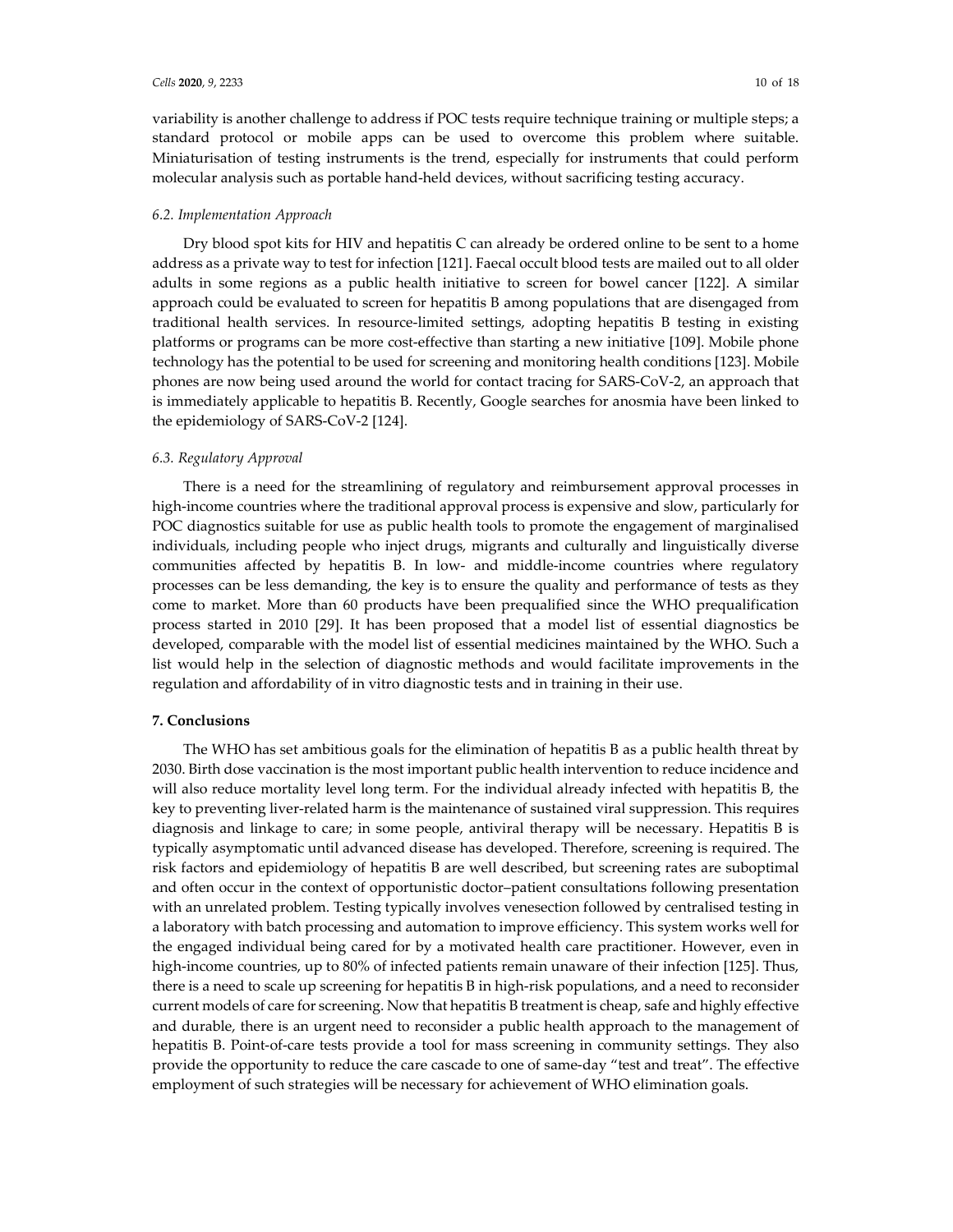**Supplementary Materials:** The following are available online at www.mdpi.com/2073-4409/9/10/2233/s1.

**Author Contributions:** Conceptualisation, A.J.T., J.H. and Y.X.; writing, J.H., Y.X. and A.J.T.; supervision, J.H. and A.J.T. All authors have read and agreed to the published version of the manuscript.

**Funding:** This research received no external funding.

**Acknowledgments:** The authors wish to acknowledge operational support through the Victorian Operational Infrastructure Support Program received by Burnet Institute. A.J.T. and J.H. receive fellowship support from the Australian National Health and Medical Research Council. Y.X. is supported by the Melbourne Research Scholarship. J.H. is supported by a University of Melbourne Faculty Trust Fellowship.

**Conflicts of Interest:** J.H., A.J.T. and the Burnet Institute have received unrelated investigator-initiated research grants from Gilead Sciences. A.J.T. received unrelated investigator-initiated research grants AbbVie, Merck/MSD, and BMS.

### **References**

- 1. WHO. *Global Hepatitis Report, 2017*; World Health Organization: Geneva, Switzerland, 2017.
- 2. Fattovich G, Bortolotti F, Donato, F. Natural history of chronic hepatitis B: Special emphasis on disease progression and prognostic factors. *J. Hepatol.* **2008**, *48*, 335–352 doi:10.1016/j.jhep.2007.11.011.
- 3. Global, regional, and national life expectancy, all-cause mortality, and cause-specific mortality for 249 causes of death, 1980–2015: A systematic analysis for the Global Burden of Disease Study 2015. *Lancet* 2016, *388*, 1459–1544, doi:10.1016/S0140-6736(16)31012-1.
- 4. European Association for the Study of the Liver. EASL 2017 Clinical Practice Guidelines on the management of hepatitis B virus infection. *J. Hepatol.* **2017**, *67*, 370–398, doi:10.1016/j.jhep.2017.03.021.
- 5. Terrault, N.A.; Lok, A.S.F.; McMahon, B.J.; Chang, K.M.; Hwang, J.P.; Jonas, M.M.; Brown, R.S.; Bzowej, N.H.; Wong, J.B. Update on prevention, diagnosis, and treatment of chronic hepatitis B: AASLD 2018 hepatitis B guidance. *Hepatology* **2018**, *67*, 1560–1599 doi:10.1002/hep.29800.
- 6. Lampertico, P.; Del Ninno, E.; Vigano, M.; Romeo, R.; Donato, M.F.; Sablon, E.; Morabito, A.; Colombo, M. Long-term suppression of hepatitis B e antigen-negative chronic hepatitis B by 24-month interferon therapy. *Hepatology* **2003**, *37*, 756–763 doi:10.1053/jhep.2003.50148.
- 7. Lampertico, P.; Invernizzi, F.; Vigano, M.; Loglio, A.; Mangia, G.; Facchetti, F.; Primignani, M.; Jovani, M.; Iavarone, M.; Fraquelli, M.; Casazza, G. The long-term benefits of nucleos(t)ide analogs in compensated HBV cirrhotic patients with no or small esophageal varices: A 12-year prospective cohort study. *J. Hepatol.* 2015, **63**, 1118–1125, doi:10.1016/j.jhep.2015.06.006.
- 8. Papatheodoridis, G.V.; Idilman, R.; Dalekos, G.N.; Buti, M.; Chi, H.; Van Boemmel, F.; Calleja, J.L.; Sypsa, V.; Goulis, J.; Manolakopoulos, S.; et al. The risk of hepatocellular carcinoma decreases after the first 5 years of entecavir or tenofovir in Caucasians with chronic hepatitis B. *Hepatology* **2017**, *66*, 1444–1453, doi:10.1002/hep.29320.
- 9. WHO. Global Health Sector Strategy on Viral Hepatitis 2016–2021. Available online: http://www.who.int/hepatitis/strategy2016-2021/ghss-hep/en/ (accessed on 12 Feb 2018).
- 10. Nayagam, S.; Thursz, M.; Sicuri, E.; Conteh, L.; Wiktor, S.; Low-Beer, D.; Hallett, T.B. Requirements for global elimination of hepatitis B: A modelling study. *Lancet Infect. Dis.* **2016**, *16*, 1399–1408, doi:10.1016/S1473-3099(16)30204-3.
- 11. WHO. Third Dose of Hepatitis B Vaccine. Reported Estimates of HepB3 Coverage. Secondary Third Dose of Hepatitis B Vaccine. Reported Estimates of HepB3 Coverage. Available online: https://apps.who.int/immunization\_monitoring/globalsummary/timeseries/tscoveragehepb3.html (accessed on 23 Aug 2020).
- 12. Spearman, C.W.; Afihene, M.; Ally, R.; Apica, B.; Awuku, Y.; Cunha, L.; Dusheiko, G.; Gogela, N.; Kassianides, C.; Kew, M.; et al. Hepatitis B in sub-Saharan Africa: Strategies to achieve the 2030 elimination targets. *Lancet Gastroenterol. Hepatol.* **2017**, *2*, 900–909, doi:10.1016/s2468-1253(17)30295-9.
- 13. WHO. HepB Birth Dose. Reported Estimates of HepB\_BD Coverage. Secondary HepB Birth Dose. Reported Estimates of HepB\_BD Coverage. Available online: https://apps.who.int/immunization\_monitoring/globalsummary/timeseries/tscoveragehepb\_bd.html (accessed on 23 Aug 2020).
- 14. Howell, J.; Pedrana, A.; Cowie, B.C.; Doyle, J.S.; S., A.G.; Ward, J.; Gane, E.; Cunningham, C.; Wallace, J.; Lee, A.; et al. Aiming for the elimination of viral hepatitis in Australia, New Zealand, and the Pacific Islands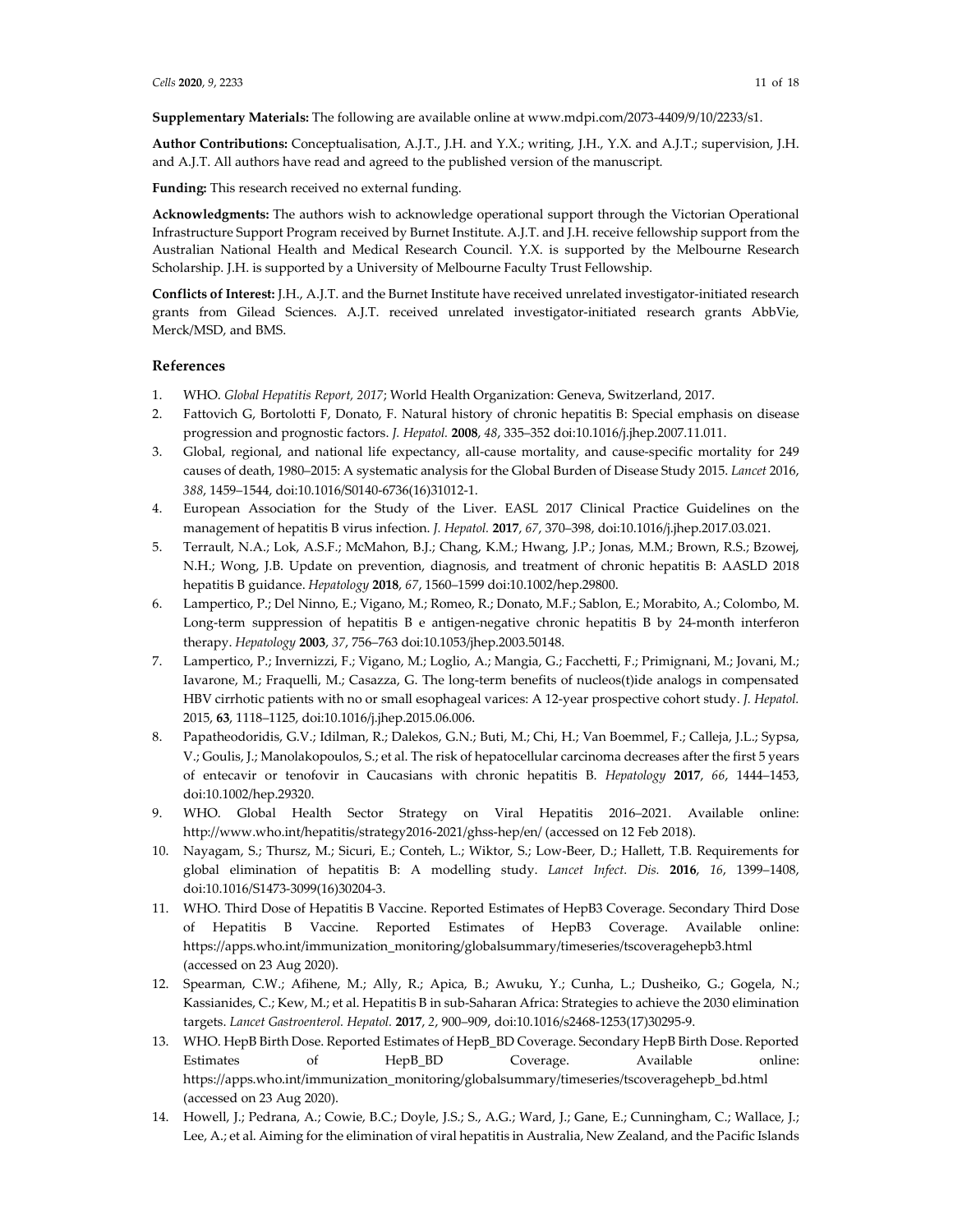and Territories: Where are we now and barriers to meeting World Health Organization targets by 2030. *J. Gastroenterol. Hepatol.* **2018**, *34*, 40–48, doi:10.1111/jgh.14457.

- 15. Peeling, R.W.; Boeras, D.I.; Marinucci, F.; Easterbrook, P. The future of viral hepatitis testing: Innovations in testing technologies and approaches. *BMC Infect. Dis.* **2017**, *17*, 699, doi:10.1186/s12879-017-2775-0.
- 16. Cooke, G.S.; Andrieux-Meyer, I.; Applegate, T.L.; Atun, R.; Burry, J.R.; Cheinquer, H.; Dusheiko, G.; Feld, J.J.; Gore, C.; Griswold, M.; et al. Accelerating the elimination of viral hepatitis: A Lancet Gastroenterology & Hepatology Commission. *Lancet Gastroenterol. Hepatol.* **2019**, *4*, 135–184, doi:10.1016/s2468-1253(18)30270 x.
- 17. Easterbrook, P.J.; Roberts, T.; Sands, A.; Peeling, R. Diagnosis of viral hepatitis. *Curr. Opin. HIV AIDS* **2017**, *12*, 302–314, doi:10.1097/coh.0000000000000370.
- 18. Wallace, J.; Pitts, M.K.; Liu, C.-J.; Lin, V.; Hajarizadeh, B.; Richmond, J.A.; Locarnini, S. More than a virus: A qualitative study of the social implications of hepatitis B infection in China. *Int. J. Equity Heal.* **2017**, *16*, 1–7, doi:10.1186/s12939-017-0637-4.
- 19. Wallace, J.; McNally, S.; Richmond, J.A.; Hajarizadeh, B.; Pitts, M.K. Managing chronic hepatitis B: A qualitative study exploring the perspectives of people living with chronic hepatitis B in Australia. *BMC Research Notes* **2011**, *4*, 45, doi:10.1186/1756-0500-4-45.
- 20. Schröeder, S.E.; Pedrana, A.; Scott, N.; Wilson, D.; Kuschel, C.; Aufegger, L.; Atun, R.; Baptista-Leite, R.; Butsashvili, M.; El-Sayed, M.; et al. Innovative strategies for the elimination of viral hepatitis at a national level: A country case series. *Liver Int.* **2019**, *39*, 1818–1836, doi:10.1111/liv.14222.
- 21. WHO. Global Hepatitis Report 2017. Available online: http://apps.who.int/iris/bitstream/handle/10665/255016/9789241565455 eng.pdf;jsessionid=9DECA1FF83BC4A8C41B74E3BE2649662?sequence=1 2017 (accessed on 24 Mar 2018)
- 22. Williams, B.; Pedrana, A.; Howell, J.; Doyle, J.; Thompson, A.; Bramwel, F.; Membrey, D.; McPherson, M.; Layton, C.; Draper, B.L.; et al. The Rapid-EC study – A feasibility study of point-of-care testing in community clinics targeted to people who inject drugs in Melbourne, Australia. *J. Hepatol.* **2018**, *68*, S313– S314, doi:10.1016/s0168-8278(18)30844-4.
- 23. Waked, I.; Esmat, G.; Elsharkawy, A.; El-Serafy, M.; Abdel-Razek, W.; Ghalab, R.; Elshishiney, G.; Salah, A.; Megid, S.A.; Kabil, K.; et al. Screening and Treatment Program to Eliminate Hepatitis C in Egypt. *New Engl. J. Med.* **2020**, *382*, 1166–1174, doi:10.1056/nejmsr1912628.
- 24. Lemoine, M.; Shimakawa, Y.; Njie, R.; Taal, M.; Ndow, G.; Chemin, I.; Ghosh, S.; Njai, H.F.; Jeng, A.; Sow, A.; et al. Acceptability and feasibility of a screen-and-treat programme for hepatitis B virus infection in The Gambia: The Prevention of Liver Fibrosis and Cancer in Africa (PROLIFICA) study. *Lancet Glob. Heal.* **2016**, *4*, e559–e567, doi:10.1016/s2214-109x(16)30130-9.
- 25. Fernandez-Lopez, L.; Folch, C.; Majó, X.; Gasulla, L.; Casabona, J. Implementation of rapid HIV and HCV testing within harm reduction programmes for people who inject drugs: A pilot study. *AIDS Care* **2016**, *28*, 1–5, doi:10.1080/09540121.2016.1164290.
- 26. Ford, J.S.; Marianelli, L.G.; Frassone, N.; Debes, J.D. Hepatitis B screening in an argentine emergency department: A pilot study to increase vaccination in a resource-limited setting. *Am. J. Emerg. Med.* **2019**, *18*, 18.
- 27. Williams, B.; Howell, J.; Doyle, J.S.; Thompson, A.J.; Draper, B.; Layton, C.; Latham, N.; Bramwell, F.; Membrey, D.; McPherson, M.; et al. Point-of-care hepatitis C testing from needle and syringe programs: An Australian feasibility study. *Int. J. Drug Policy* **2019**, *72*, 91–98, doi:10.1016/j.drugpo.2019.05.012.
- 28. Peeling, R.W.; Holmes, K.K.; Mabey, D.C.W. Rapid tests for sexually transmitted infections (STIs): The way forward. *Sex. Transm. Infect.* **2006**, *82*, v1–v6, doi:10.1136/sti.2006.024265.
- 29. WHO. World Helath Organisation List of Prequalified in Vitro Diagnostic Products. Secondary World Helath Organisation List of Prequalified in Vitro Diagnostic Products 2020. Available online: https://www.who.int/diagnostics\_laboratory/evaluations/PQ\_list/en/ (accessed on 15 July 2020).
- 30. Shephard, M. *A Practical Guide to Global Point-of-Care Testing*; CSIRO Publishing: Clayton, Australia, 2016.
- 31. Amini, A.; Varsaneux, O.; Kelly, H.; Tang, W.; Chen, W.; Boeras, D.; Falconer, J.; Tucker, J.D.; Chou, R.; Ishizaki, A.; et al. Diagnostic accuracy of tests to detect hepatitis B surface antigen: A systematic review of the literature and meta-analysis. *BMC Infect. Dis.* **2017**, *17*, 698, doi:10.1186/s12879-017-2772-3.
- 32. Njai, H.F.; Shimakawa, Y.; Sanneh, B.; Ferguson, L.; Ndow, G.; Mendy, M.; Sow, A.; Lo, G.; Toure-Kane, C.; Tanaka, J.; et al. Validation of Rapid Point-of-Care (POC) Tests for Detection of Hepatitis B Surface Antigen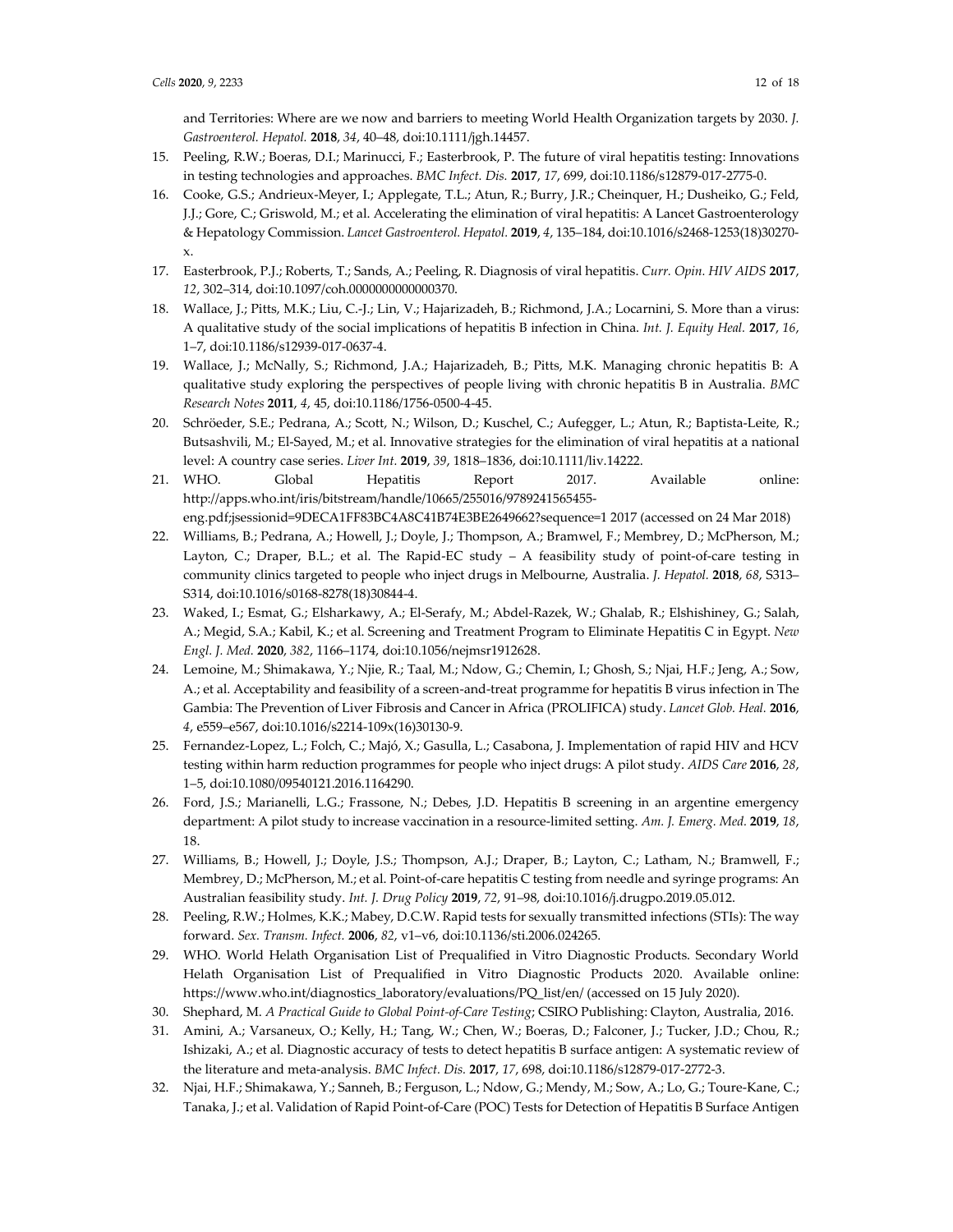in Field and Laboratory Settings in the Gambia, Western Africa. *J. Clin. Microbiol.* **2015**, *53*, 1156–1163, doi:10.1128/jcm.02980-14.

- 33. Bottero, J.; Boyd, A.; Gozlan, J.; Lemoine, M.; Carrat, F.; Collignon, A.; Boo, N.; Dhotte, P.; Varsat, B.; Muller, G.; et al. Performance of rapid tests for detection of HBsAg and anti-HBsAb in a large cohort, France. *J. Hepatol.* **2013**, *58*, 473–478, doi:10.1016/j.jhep.2012.11.016.
- 34. Lien, T.X.; Cuc, C.T.; Corwin, A.; Tien, N.T.; Laras, K.; Chanpong, G.F.; Yen, V.T.; Soderquist, R. Evaluation of rapid diagnostic tests for the detection of human immunodeficiency virus types 1 and 2, hepatitis B surface antigen, and syphilis in Ho Chi Minh City, Vietnam. *Am. J. Trop. Med. Hyg.* **2000**, *62*, 301–309, doi:10.4269/ajtmh.2000.62.301.
- 35. Lin, Y.-H.; Wang, Y.; Loua, A.; Day, G.-J.; Qiu, Y.; Nadala, E.C.B.; Allain, J.-P.; Lee, H.H. Evaluation of a New Hepatitis B Virus Surface Antigen Rapid Test with Improved Sensitivity. *J. Clin. Microbiol.* **2008**, *46*, 3319–3324, doi:10.1128/jcm.00498-08.
- 36. Randrianirina, F.; Carod, J.-F.; Ratsima, E.; Chrétien, J.-B.; Richard, V.; Talarmin, A. Evaluation of the performance of four rapid tests for detection of hepatitis B surface antigen in Antananarivo, Madagascar. *J. Virol. Methods* **2008**, *151*, 294–297, doi:10.1016/j.jviromet.2008.03.019.
- 37. Paul, R.C.; Rahman, M.; Wiesen, E.; Patel, M.; Banik, K.C.; Sharif, A.R.; Sultana, S.; Rahman, M.; Liyanage, J.; Abeysinghe, N.; et al. Hepatitis B Surface Antigen Seroprevalence among Prevaccine and Vaccine Era Children in Bangladesh. *Am. J. Trop. Med. Hyg.* **2018**, *99*, 764–771, doi:10.4269/ajtmh.17-0721.
- 38. Dembele, B.; Affi-Aboli, R.; Kabran, M.; Sevede, D.; Goha, V.; Adiko, A.C.; Kouamé, R.; Allah-Kouadio, E.; Inwoley, A. Evaluation of Four Rapid Tests for Detection of Hepatitis B Surface Antigen in Ivory Coast. *J. Immunol. Res.* **2020**, *2020*, 1–6, doi:10.1155/2020/6315718.
- 39. Nyirenda, M.; Beadsworth, M.; Stephany, P.; Hart, C.; Hart, I.; Munthali, C.; Beeching, N.J.; Zijlstra, E. Prevalence of infection with hepatitis B and C virus and coinfection with HIV in medical inpatients in Malawi. *J. Infect.* **2008**, *57*, 72–77, doi:10.1016/j.jinf.2008.05.004.
- 40. Geretti, A.M.; Patel, M.; Sarfo, F.S.; Chadwick, D.; Verheyen, J.; Fraune, M.; Garcia, A.; Phillips, R. Detection of Highly Prevalent Hepatitis B Virus Coinfection among HIV-Seropositive Persons in Ghana. *J. Clin. Microbiol.* **2010**, *48*, 3223–3230, doi:10.1128/jcm.02231-09.
- 41. Davies, J.; Van Oosterhout, J.; Nyirenda, M.; Bowden, J.; Moore, E.; Hart, I.; Zijlstra, E.; Chaponda, M.; Faragher, B.; Beeching, N.J.; et al. Reliability of rapid testing for hepatitis B in a region of high HIV endemicity. *Trans. R. Soc. Trop. Med. Hyg.* **2010**, *104*, 162–164, doi:10.1016/j.trstmh.2009.10.010.
- 42. Franzeck, F.C.; Ngwale, R.; Msongole, B.; Hamisi, M.; Abdul, O.; Henning, L.; Letang, E.; Mwaigomole, G.; Battegay, M.; Hatz, C.; et al. Viral Hepatitis and Rapid Diagnostic Test Based Screening for HBsAg in HIVinfected Patients in Rural Tanzania. *PLoS ONE* **2013**, *8*, e58468, doi:10.1371/journal.pone.0058468.
- 43. Hoffmann, C.J.; Dayal, D.; Cheyip, M.; A McIntyre, J.; E Gray, G.; Conway, S.; A Martinson, N. Prevalence and associations with hepatitis B and hepatitis C infection among HIV-infected adults in South Africa. *Int. J. STD AIDS* **2012**, *23*, e10–3, doi:10.1258/ijsa.2009.009340.
- 44. Chisenga, C.C.; Musukuma, K.; Chilengi, R.; Zürcher, S.; Munamunungu, V.; Siyunda, A.; Ojok, D.; Bauer, S.; Wandeler, G.; Vinikoor, M.; et al. Field performance of the Determine HBsAg point-of-care test for diagnosis of hepatitis B virus co-infection among HIV patients in Zambia. *J. Clin. Virol.* **2017**, *98*, 5–7, doi:10.1016/j.jcv.2017.11.005.
- 45. Soriano, V.; Aguilera, A.; Gonzalez, R.; Gomez-Gallego, F.; Barea, L.; Treviño, M.; Corral, O. Occult hepatitis B and HIV infection. *Eur. J. Gastroenterol. Hepatol.* **2019**, *31*, 1403–1407, doi:10.1097/meg.0000000000001417.
- 46. Singh, K.P.; Crane, M.; Audsley, J.; Avihingsanon, A.; Sasadeusz, J.; Lewin, S.R. HIV-hepatitis B virus coinfection. *AIDS* **2017**, *31*, 2035–2052, doi:10.1097/qad.0000000000001574.
- 47. Upreti, S.R.; Gurung, S.; Patel, M.K.; Dixit, S.M.; Krause, L.K.; Shakya, G.; Wannemuehler, K.A.; Rajbhandari, R.M.; Bohara, R.; Schluter, W.W. Prevalence of chronic hepatitis B virus infection before and after implementation of a hepatitis B vaccination program among children in Nepal. *Vaccine* **2014**, *32*, 4304– 9, doi:10.1016/j.vaccine.2014.06.027.
- 48. Sullivan, R.P.; Davies, J.; Binks, P.; Dhurrkay, R.G.; Gurruwiwi, G.G.; Bukulatjpi, S.M.; McKinnon, M.; Hosking, K.; Littlejohn, M.; Jackson, K.; et al. Point of care and oral fluid hepatitis B testing in remote Indigenous communities of northern Australia. *J. Viral Hepat.* **2019**, *27*, 407–414, doi:10.1111/jvh.13243.
- 49. Kabamba, A.T.; Mwamba, C.M.; Dessilly, G.; Dufrasne, F.; Kabamba, B.M.; Longanga, A.O. Evaluation of the analytical performance of six rapid diagnostic tests for the detection of viral hepatitis B and C in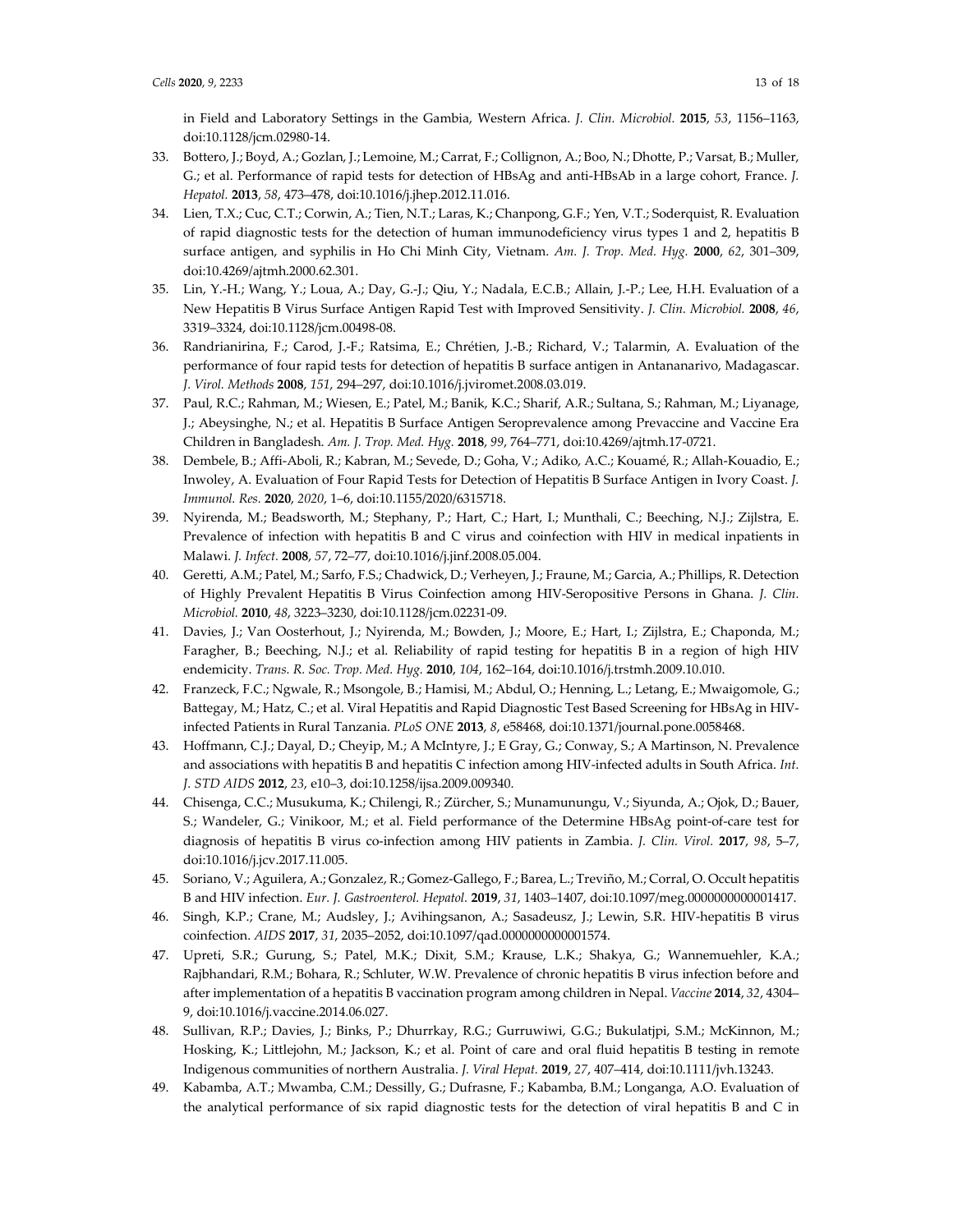Lubumbashi, Democratic Republic of Congo. *J. Virol. Methods* **2020**, *285*, 113961, doi:10.1016/j.jviromet.2020.113961.

- 50. Barbosa, J.R.; Cortes, V.F.; Portilho, M.M.; Miguel, J.C.; Marques, V.A.; Bezerra, C.S.; De Souza, N.V.; Lima, D.M.; Colares, J.K.B.; Lewis-Ximenez, L.L.; et al. Performance of point of care assays for hepatitis B and C viruses in chronic kidney disease patients. *J. Clin. Pathol.* **2018**, *71*, 879–884, doi:10.1136/jclinpath-2018- 205024.
- 51. Cruz, H.M.; Scalioni, L.D.P.; De Paula, V.S.; Da Silva, E.F.; Ó, K.M.D.; Milagres, F.A.D.P.; Cruz, M.S.; Bastos, F.I.; Pollo-Flores, P.; Leal, E.; et al. Evaluating HBsAg rapid test performance for different biological samples from low and high infection rate settings & populations. *BMC Infect. Dis.* **2015**, *15*, 548, doi:10.1186/s12879-015-1249-5.
- 52. Bittaye, M.; Idoko, P.; A Ekele, B.; Obed, S.; Nyan, O. Hepatitis B virus sero-prevalence amongst pregnant women in the Gambia. *BMC Infect. Dis.* **2019**, *19*, 259, doi:10.1186/s12879-019-3883-9.
- 53. Omatola, C.A.; Idofe, J.; Okolo, M.-L.O.; Adejo, P.O.; Maina, M.M.; Oyiguh, J.A. Seroprevalence of HBV among people living with HIV in Anyigba, Kogi State, Nigeria. *Afr. Heal. Sci.* **2019**, *19*, 1938–1946, doi:10.4314/ahs.v19i2.17.
- 54. Al-Romaihi, H.; Al-Masri, H.; Shawky, S.; Al Thani, M.; Al Awaidy, S.; Janahi, M.A.; Derbala, M.; Al-Ansari, K.; Allison, R. Assessment of hepatitis B immunization programme among school students in Qatar. *East. Mediterr. Health J. (La Revue de Sante de la Mediterranee Orientale).* **2018**, *24*, 736–744, doi:10.26719/2018.24.8.736.
- 55. Shao, E.R.; Mboya, I.B.; Gunda, D.W.; Ruhangisa, F.G.; Temu, E.M.; Nkwama, M.L.; Pyuza, J.J.; Kilonzo, K.G.; Lyamuya, F.S.; Maro, V.P. Seroprevalence of hepatitis B virus infection and associated factors among healthcare workers in northern Tanzania. *BMC Infect. Dis.* **2018**, *18*, 474, doi:10.1186/s12879-018-3376-2.
- 56. Kombi, P.K.; Agasa, S.B.; Mukonkole, J.P.M.; Bome, L.B.; Bokele, C.A.; Tshilumba, C.K. Seroprevalence of hepatitis B and C virus infections among diabetic patients in Kisangani (North-eastern Democratic Republic of Congo). *Pan Afr. Med. J.* **2018**, *31*, 160, doi:10.11604/pamj.2018.31.160.17176.
- 57. Vinikoor, M.; Sinkala, E.; Kanunga, A.; Muchimba, M.; Zanolini, A.; Saag, M.S.; Pry, J.; Nsokolo, B.; Chisenga, T.; Kelly, P. Eligibility for hepatitis B antiviral therapy among adults in the general population in Zambia. *PLoS ONE* **2020**, *15*, e0227041, doi:10.1371/journal.pone.0227041.
- 58. Bierhoff, M.; Angkurawaranon, C.; Min, A.M.; Gilder, M.E.; Tun, N.W.; Keereevijitt, A.; Win, A.K.; Win, E.; Carrara, V.I.; Brummaier, T.; et al. Maternal Hepatitis B Infection Burden, Comorbidity and Pregnancy Outcome in a Low-Income Population on the Myanmar-Thailand Border: A Retrospective Cohort Study. *J. Pregnancy* **2019**, *2019*, 1–11, doi:10.1155/2019/8435019.
- 59. Kamenya, T.; Damian, D.J.; Ngocho, J.S.; Philemon, R.N.; Mahande, M.J.; Msuya, S.E. The prevalence of hepatitis B virus among HIV-positive patients at Kilimanjaro Christian Medical Centre Referral Hospital, Northern Tanzania. *Pan Afr. Med. J.* **2017**, *28*, doi:10.11604/pamj.2017.28.275.11926.
- 60. Weldemhret, L.; Asmelash, T.; Belodu, R.; Gebreegziabiher, D. Sero-prevalence of HBV and associated risk factors among HIV positive individuals attending ART clinic at Mekelle hospital, Tigray, Northern Ethiopia. *AIDS Res. Ther.* **2016**, *13*, 6, doi:10.1186/s12981-016-0090-2.
- 61. Wandeler, G.; Musukuma, K.; Zürcher, S.; Vinikoor, M.J.; García, F.; Aly, M.M.; Mulenga, L.; Chi, B.H.; Ehmer, J.; Hobbins, M.A.; et al. Hepatitis B Infection, Viral Load and Resistance in HIV-Infected Patients in Mozambique and Zambia. *PLoS ONE* **2016**, *11*, e0152043, doi:10.1371/journal.pone.0152043.
- 62. Moukoko, C.E.E.; Sack, F.N.; Same, E.G.E.; Mbangue, M.; Lehman, L.G. HIV, HBV, HCV and T. palliduminfections among blood donors and Transfusion-related complications among recipients at the Laquintinie hospital in Douala, Cameroon. *BMC Hematol.* **2014**, *14*, 5, doi:10.1186/2052-1839-14-5.
- 63. Shanmugam, R.P.; Balakrishnan, S.; Varadhan, H.; Shanmugam, V. Prevalence of hepatitis B and hepatitis C infection from a population-based study in Southern India. *Eur. J. Gastroenterol. Hepatol.* **2018**, *30*, 1344– 1351, doi:10.1097/meg.0000000000001180.
- 64. Ferreira-Júnior, O.D.C.; Guimarães, M.D.C.; Damacena, G.N.; Almeida, W.D.S.D.; De Souza-Júnior, P.R.B.; Szwarcwald, C.L. Prevalence estimates of HIV, syphilis, hepatitis B and C among female sex workers (FSW) in Brazil, 2016. *Medicine* **2018**, *97*, S3–S8, doi:10.1097/md.0000000000009218.
- 65. Bottero, J.; Boyd, A.; Gozlan, J.; Carrat, F.; Nau, J.; Pauti, M.-D.; Rougier, H.; Girard, P.-M.; Lacombe, K. Simultaneous Human Immunodeficiency Virus-Hepatitis B-Hepatitis C Point-of-Care Tests Improve Outcomes in Linkage-to-Care: Results of a Randomized Control Trial in Persons Without Healthcare Coverage. *Open Forum Infect. Dis.* **2015**, *2*, ofv162, doi:10.1093/ofid/ofv162.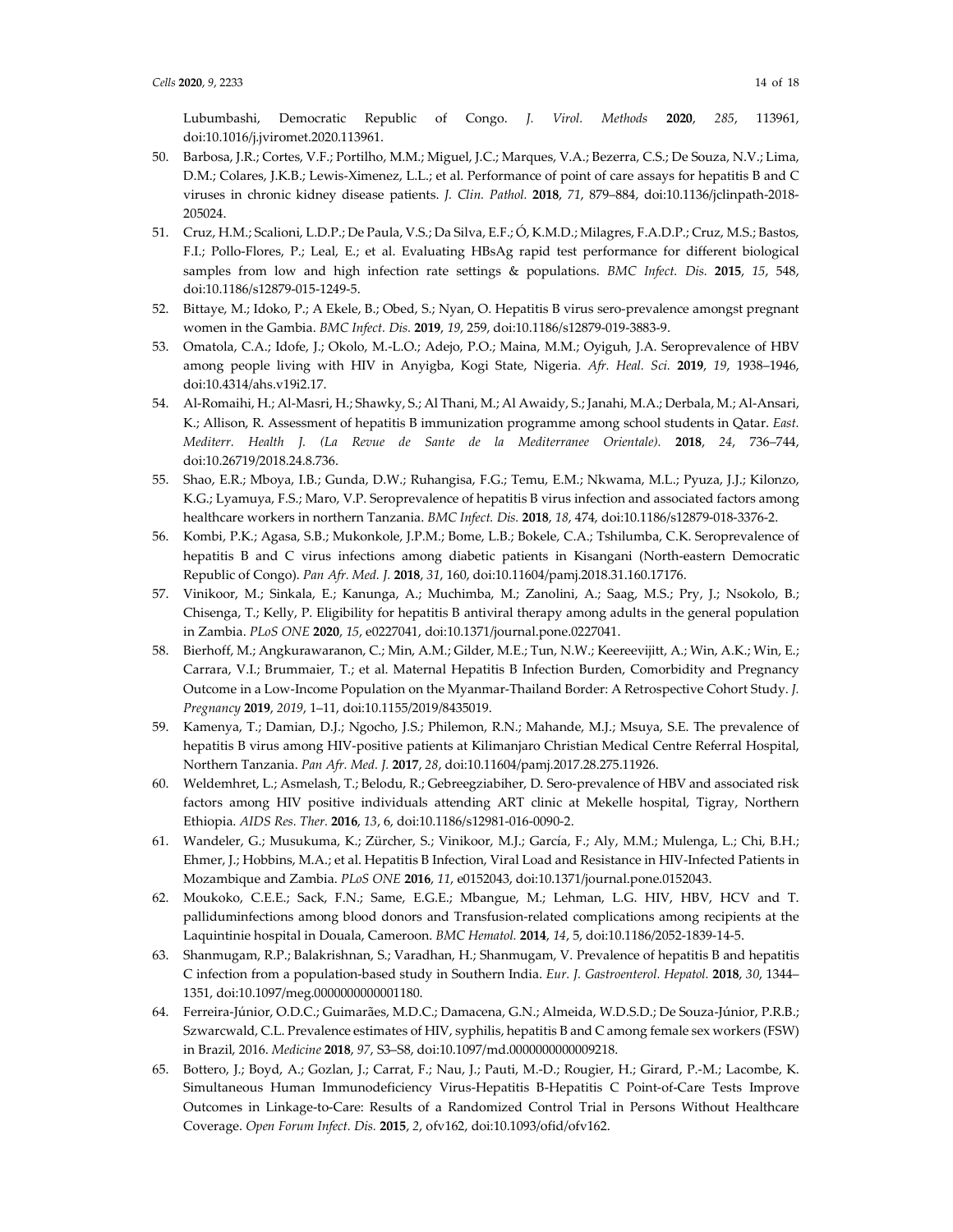- 66. Bottero, J.; Boyd, A.; Gozlan, J.; Carrat, F.; Lemoine, M.; Rougier, H.; Varsat, B.; Boo, N.; Charlois-Ou, C.; Collignon, A.; et al. Effectiveness of hepatitis B rapid tests toward linkage-to-care. *Eur. J. Gastroenterol. Hepatol.* **2016**, *28*, 633–639, doi:10.1097/meg.0000000000000620.
- 67. Chevaliez, S.; Challine, D.; Naija, H.; Luu, T.C.; Laperche, S.; Nadala, L.; Allain, J.-P.; Lee, H.H.; Pawlotsky, J.-M. Performance of a new rapid test for the detection of hepatitis B surface antigen in various patient populations. *J. Clin. Virol.* **2014**, *59*, 89–93, doi:10.1016/j.jcv.2013.11.010.
- 68. Sanou, A.M.; Ilboudo, A.K.; Meda, Z.C.; Togozia, A.; Coulibaly, A.; Cissé, A.; Sagna, T.; Kania, D.; Tarnagda, Z. Hepatitis B vaccination in Burkina Faso: Prevalence of HBsAg carriage and immune response in children in the western region. *J. Infect. Dev. Ctries.* **2018**, *12*, 1002–1008, doi:10.3855/jidc.10433.
- 69. Gish, R.G.; Gutierrez, J.A.; Navarro-Cazarez, N.; Giang, K.; Adler, D.; Tran, B.; Locarnini, S.; Hammond, R.; Bowden, S. A simple and inexpensive point-of-care test for hepatitis B surface antigen detection: Serological and molecular evaluation. *J. Viral Hepat.* **2014**, *21*, 905–908, doi:10.1111/jvh.12257.
- 70. Wu, F.-Y.; Liao, Y.-W.; Wu, J.-F.; Chen, H.-L.; Hsu, H.-Y.; Chang, M.-H.; Ni, Y.-H. A Simple and Rapid Testcard Method to Detect Hepatitis B Surface Antigen and Antibody: Potential Application in Young Children and Infants. *Pediatr. Neonatol.* **2016**, *57*, 219–224, doi:10.1016/j.pedneo.2015.07.003.
- 71. Khan, J.K.; Lone, D.S.; Hameed, A.; Munim, R.; Bhatti, M.; Khattak, A.A.; Usman, M.; Nadeem, M.F.; Satti, H.S.; Munir, M. Evaluation of the Performance of Two Rapid Immunochromatographic Tests for Detection of Hepatitis B Surface Antigen and Anti HCV Antibodies Using Elisa Tested Samples. *Ann. King Edw. Med. Univ.* **2010**, *16*, doi:10.21649/akemu.v16i1 SI.166.
- 72. Jargalsaikhan, G.; Eichner, M.; Boldbaatar, D.; Bat-Ulzii, P.; Lkhagva-Ochir, O.; Oidovsambuu, O.; Dashtseren, B.; Namjil, E.; Genden, Z.; Yagaanbuyant, D.; et al. Sensitivity and specificity of commercially available rapid diagnostic tests for viral hepatitis B and C screening in serum samples. *PLoS ONE* **2020**, *15*, e0235036, doi:10.1371/journal.pone.0235036.
- 73. Afolabi, A.Y.; Bakarey, A.S.; Adewumi, O.M. Evaluation of performance testing of different rapid diagnostic kits in comparison with EIAs to validate detection of hepatitis B virus among high risk group in Nigeria. *J. Immunoass. Immunochem.* **2018**, *39*, 1–10, doi:10.1080/15321819.2018.1458238.
- 74. Unitaid. Multi-disease diagnostics landscape for integrated management of HIV, HCV, TB and other coinfections. 2018. Available online: https://unitaid.org/assets/multi-disease-diagnostics-landscape-forintegrated-management-of-HIV-HCV-TB-and-other-coinfections-january-2018.pdf (accessed on 15 July 2020).
- 75. Robin, L.; Bouassa, R.-S.M.; Nodjikouambaye, Z.A.; Charmant, L.; Matta, M.; Simon, S.; Filali, M.; Mboup, S.; Bélec, L.; Ayelo, Z. Analytical performances of simultaneous detection of HIV-1, HIV-2 and hepatitis Cspecific antibodies and hepatitis B surface antigen (HBsAg) by multiplex immunochromatographic rapid test with serum samples: A cross-sectional study. *J. Virol. Methods* **2017**, *253*, 1–4, doi:10.1016/j.jviromet.2017.12.001.
- 76. Scheiblauer, H.; El-Nageh, M.; Díaz, S.; Nick, S.; Zeichhardt, H.; Grunert, H.; Prince, A. Performance evaluation of 70 hepatitis B virus (HBV) surface antigen (HBsAg) assays from around the world by a geographically diverse panel with an array of HBV genotypes and HBsAg subtypes. *Vox Sang.* **2010**, *98*, 403–414, doi:10.1111/j.1423-0410.2009.01272.x.
- 77. Servant-Delmas, A.; Ly, T.D.; Hamon, C.; Houdah, A.K.; Laperche, S. Comparative Performance of Three Rapid HBsAg Assays for Detection of HBs Diagnostic Escape Mutants in Clinical Samples: TABLE 1. *J. Clin. Microbiology* **2015**, *53*, 3954–3955, doi:10.1128/jcm.02117-15.
- 78. Chotun, N.; Preiser, W.; Van Rensburg, C.J.; Fernandez, P.; Theron, G.B.; Glebe, D.; Andersson, M.I. Pointof-care screening for hepatitis B virus infection in pregnant women at an antenatal clinic: A South African experience. *PLoS ONE* **2017**, *12*, e0181267, doi:10.1371/journal.pone.0181267.
- 79. Kosack, C.S.; Page, A.-L.; Klatser, P.R. A guide to aid the selection of diagnostic tests. *Bull. World Heal. Organ.* **2017**, *95*, 639–645, doi:10.2471/blt.16.187468.
- 80. Leathers, J.S.; Pisano, M.B.; Re, V.; Van Oord, G.; Sultan, A.; Boonstra, A.; Debes, J.D. Evaluation of Rapid Diagnostic Tests for Assessment of Hepatitis B in Resource-Limited Settings. *Ann. Glob. Heal.* **2019**, *85*, doi:10.5334/aogh.2562.
- 81. Cruz, H.M.; Scalioni, L.D.P.; De Paula, V.S.; Miguel, J.C.; Ó, K.M.R.D.; Milagres, F.A.P.; Cruz, M.S.; Bastos, F.I.; Flores, P.P.; Leal, E.; et al. Poor sensitivity of rapid tests for the detection of antibodies to the hepatitis B virus: Implications for field studies. *Memórias do Instituto Oswaldo Cruz* **2017**, *112*, 209–213, doi:10.1590/0074-02760160394.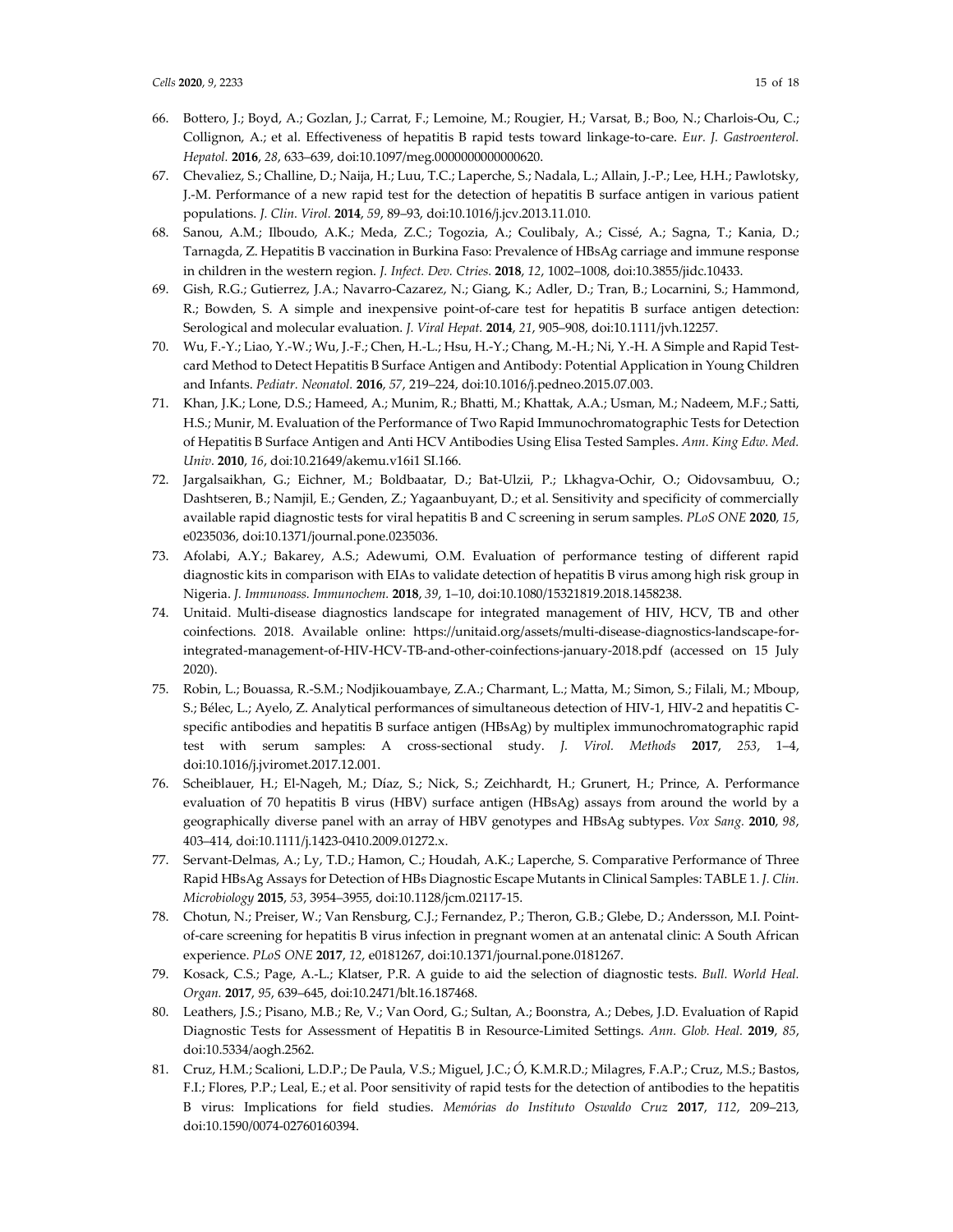- 82. Poiteau, L.; Soulier, A.; Roudot-Thoraval, F.; Hezode, C.; Challine, D.; Pawlotsky, J.-M.; Chevaliez, S. Performance of rapid diagnostic tests for the detection of anti-HBs in various patient populations. *J. Clin. Virol.* **2017**, *96*, 64–66, doi:10.1016/j.jcv.2017.09.012.
- 83. WHO. Guidelines on Hepatitis B and C Testing; WHO: Geneva, Switzerland, 2017.
- 84. Abravanel, F.; Lhomme, S.; Trémeaux, P.; Migueres, M.; Harter, A.; Haslé, C.; Bruel, P.; Alric, L.; Métivier, S.; Raymond, S.; et al. Performance of the Xpert HBV Viral Load assay versus the Aptima Quant assay for quantifying hepatitis B virus DNA. *Diagn. Microbiol. Infect. Dis.* **2020**, *96*, 114946, doi:10.1016/j.diagmicrobio.2019.114946.
- 85. Poiteau, L.; Wlassow, M.; Hézode, C.; Pawlotsky, J.-M.; Chevaliez, S. Evaluation of the Xpert HBV Viral Load for hepatitis B virus molecular testing. *J. Clin. Virol.* **2020**, *129*, 104481, doi:10.1016/j.jcv.2020.104481.
- 86. Auzin, A.M.; Slavenburg, S.; Peters, C.; Boland, G.; Rahamat-Langendoen, J.; Melchers, W.J.; Schuurman, R. Rapid, random-access, quantification of hepatitis B virus using the Cepheid Xpert® HBV Viral Load assay. *J. Med Virol.* **2020**, doi:10.1002/jmv.26392.
- 87. Howell, J.; Lemoine, M.; Thursz, M. Prevention of materno-foetal transmission of hepatitis B in sub-Saharan Africa: The evidence, current practice and future challenges. *J. Viral Hepat.* **2014**, *21*, 381–396, doi:10.1111/jvh.12263.
- 88. Seck, A.; Maylin, S.; Akbar, S.M.F.; Funk, A.L.; Bercion, R.; Mishiro, S.; Ndiaye, B.; Fontanet, A.; Vray, M.; Simon, F.; et al. Poor Sensitivity of Commercial Rapid Diagnostic Tests for Hepatitis B e Antigen in Senegal, West Africa. *Am. J. Trop. Med. Hyg.* **2018**, *99*, 428–434, doi:10.4269/ajtmh.18-0116.
- 89. Howell, J.; Anderson, D.; Bloom, S.; Lubel, J.; Kemp, W.; Williams, J.; Bell, S.; Croagh, C.; Demediuk, B.; Desmond, P.; et al. Validation of the TREAT-B score for hepatitis B treatment eligibility in a large Asian cohort: TREAT-B improves with age. *J. Hepatol.* **2020**, doi:10.1016/j.jhep.2020.06.031.
- 90. Shimakawa, Y.; Njie, R.; Ndow, G.; Vray, M.; Mbaye, P.S.; Bonnard, P.; Sombie, R.; Nana, J.; Leroy, V.; Bottero, J.; et al. Development of a simple score based on HBeAg and ALT for selecting patients for HBV treatment in Africa. *J. Hepatol.* **2018**, *69*, 776–784, doi:10.1016/j.jhep.2018.05.024.
- 91. Mak, L.-Y.; Seto, W.-K.; Fung, J.; Yuen, M.-F. New Biomarkers of Chronic Hepatitis B. *Gut Liver* **2019**, *13*, 589–595, doi:10.5009/gnl18425.
- 92. Shimakawa, Y.; Ndow, G.; Njie, R.; Njai, H.F.; Takahashi, K.; Akbar, S.M.F.; Cohen, D.; Nayagam, S.; Jeng, A.; Ceesay, A.; et al. Hepatitis B core-related antigen (HBcrAg): An alternative to HBV DNA to assess treatment eligibility in Africa. *Clin. Infect. Dis.* **2019**, doi:10.1093/cid/ciz412.
- 93. Liu, S.; Zhou, B.; Valdes, J.D.; Sun, J.; Guo, H. Serum Hepatitis B Virus RNA: A New Potential Biomarker for Chronic Hepatitis B Virus Infection. *Hepatology* **2019**, *69*, 1816–1827, doi:10.1002/hep.30325.
- 94. Howell, J.; Van, H.; Sawhney, R.; Doyle, J.; Garcia, M.; Zhang, Z.; Li, F.; Harney, B.; Ffrench, R.; Thompson, A.; et al. Validation of a novel rapid point-of-care ALT test in patients with viral hepatitis. *J. Hepatol.* **2020**, *73*, S812, doi:10.1016/s0168-8278(20)32066-3.
- 95. Agbim, U.; Asrani, S.K. Non-invasive assessment of liver fibrosis and prognosis: An update on serum and elastography markers. *Expert Rev. Gastroenterol. Hepatol.* **2019**, *13*, 361–374, doi:10.1080/17474124.2019.1579641.
- 96. Xiao, G.; Yang, J.; Yan, L. Comparison of diagnostic accuracy of aspartate aminotransferase to platelet ratio index and fibrosis-4 index for detecting liver fibrosis in adult patients with chronic hepatitis B virus infection: A systemic review and meta-analysis. *Hepatology* **2014**, *61*, 292–302, doi:10.1002/hep.27382.
- 97. Grüner, N.; Stambouli, O.; Ross, R.S. Dried blood spots-Preparing and processing for use in immunoassays and in molecular techniques. *J. Vis. Exp.* **2015**, *2015*, e52619, doi:10.3791/52619.
- 98. Villar, L.M.; De Oliveira, J.C.; Cruz, H.M.; Yoshida, C.F.T.; Lampe, E.; Lewis-Ximenez, L.L. Assessment of dried blood spot samples as a simple method for detection of hepatitis B virus markers. *J. Med Virol.* **2011**, *83*, 1522–1529, doi:10.1002/jmv.22138.
- 99. Lange, B.; Cohn, J.; Roberts, T.; Camp, J.; Chauffour, J.; Gummadi, N.; Ishizaki, A.; Nagarathnam, A.; Tuaillon, E.; Van De Perre, P.; et al. Diagnostic accuracy of serological diagnosis of hepatitis C and B using dried blood spot samples (DBS): Two systematic reviews and meta-analyses. *BMC Infect. Dis.* **2017**, *17*, 700, doi:10.1186/s12879-017-2777-y.
- 100. Yamamoto, C.; Nagashima, S.; Isomura, M.; Ko, K.; Chuon, C.; Akita, T.; Katayama, K.; Woodring, J.; Hossain, S.; Takahashi, K.; et al. Evaluation of the efficiency of dried blood spot-based measurement of hepatitis B and hepatitis C virus seromarkers. *Sci. Rep.* **2020**, *10*, 3857–10, doi:10.1038/s41598-020-60703-1.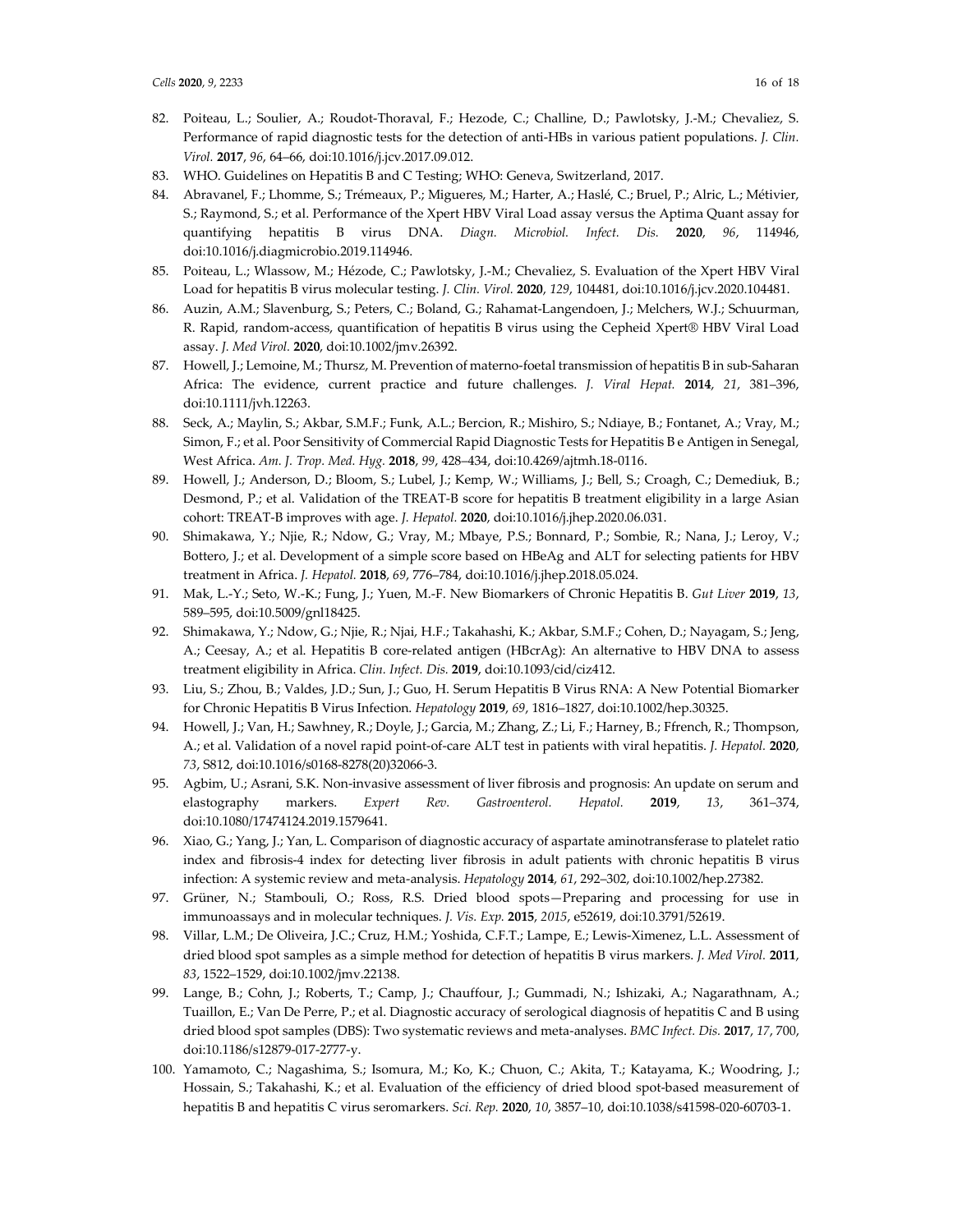- 101. Lange, B.; Roberts, T.; Cohn, J.; Greenman, J.; Camp, J.; Ishizaki, A.; Messac, L.; Tuaillon, E.; Van De Perre, P.; Pichler, C.; et al. Diagnostic accuracy of detection and quantification of HBV-DNA and HCV-RNA using dried blood spot (DBS) samples—A systematic review and meta-analysis. *BMC Infect. Dis.* **2017**, *17*, 693, doi:10.1186/s12879-017-2776-z.
- 102. Bouassa, R.-S.M.; Nodjikouambaye, Z.A.; Sadjoli, D.; Moussa, A.M.; Adawaye, C.; Koyalta, D.; Bélec, L. Usefulness of Simultaneous Screening for HIV- and Hepatitis C–Specific Antibodies and Hepatitis B Surface Antigen by Capillary-Based Multiplex Immunochromatographic Rapid Test to Strengthen Prevention Strategies and Linkage to Care in Childbearing-Aged Women Living in Resource-Limited Settings. *Open Forum Infect. Dis.* **2018**, *5*, doi:10.1093/ofid/ofy069.
- 103. Breakthrough Agreement Will Reduce Costs and Increase Access to Diagnostic Technology for Millions in Low- and Middle-Income Countries. 2018. Available online: https://aslm.org/press-release/breakthroughagreement/ (accessed on 30 August 2020).
- 104. Sacks, J.; Technologies to support diagnosis and linkage to care: Knowing your status and getting care 2.0. In Proceedings of the 5th International HIV/Viral Hepatitis Co-Infection Meeting, Mexico City, Mexico, 20– 21 July 2019.
- 105. FIND. GeneXpert® Negotiated Prices. Secondary GeneXpert® Negotiated Prices. Available online: https://www.finddx.org/pricing/genexpert/ (accessed on 30 August 2020).
- 106. Nayagam, S.; Conteh, L.; Sicuri, E.; Shimakawa, Y.; Suso, P.; Tamba, S.; Njie, R.; Njai, H.; Lemoine, M.; Hallett, T.B.; et al. Cost-effectiveness of community-based screening and treatment for chronic hepatitis B in The Gambia: An economic modelling analysis. *Lancet Glob. Heal.* **2016**, *4*, e568–e578, doi:10.1016/s2214- 109x(16)30101-2.
- 107. Chernet, A.; Yesuf, A.; Alagaw, A. Seroprevalence of Hepatitis B virus surface antigen and factors associated among pregnant women in Dawuro zone, SNNPR, Southwest Ethiopia: A cross sectional study. *BMC Res. Notes* **2017**, *10*, 1–5, doi:10.1186/s13104-017-2702-x.
- 108. Dosunmu, A.; Akinbami, A.; Ismail, A.; Olaiya, M.; Uche, E.; Aile, I. The cost-effectiveness of predonation screening for transfusion transmissible infections using rapid test kits in a Hospital-based blood transfusion centre. *Niger. Postgrad. Med. J.* **2017**, *24*, 162, doi:10.4103/npmj.npmj\_33\_17.
- 109. Zhang, L.; Tao, Y.; Woodring, J.; Rattana, K.; Sovannarith, S.; Rathavy, T.; Cheang, K.; Hossain, S.; Ferradini, L.; Deng, S.; et al. Integrated approach for triple elimination of mother-to-child transmission of HIV, hepatitis B and syphilis is highly effective and cost-effective: An economic evaluation. *Int. J. Epidemiol.* **2019**, *48*, 1327–1339, doi:10.1093/ije/dyz037.
- 110. Myran, D.; Morton, R.L.; Biggs, B.-A.; Veldhuijzen, I.; Castelli, F.; Tran, A.; Staub, L.; Agbata, E.; Rahman, P.; Pareek, M.; et al. The Effectiveness and Cost-Effectiveness of Screening for and Vaccination Against Hepatitis B Virus among Migrants in the EU/EEA: A Systematic Review. *Int. J. Environ. Res. Public Heal.* **2018**, *15*, 1898, doi:10.3390/ijerph15091898.
- 111. Schackman, B.R.; Leff, J.A.; Barter, D.M.; DiLorenzo, M.A.; Feaster, D.J.; Metsch, L.R.; Freedberg, K.A.; Linas, B.P. Cost-effectiveness of rapid hepatitis C virus (HCV) testing and simultaneous rapid HCV and HIV testing in substance abuse treatment programs. *Addiction* **2015**, *110*, 129–43, doi:10.1111/add.12754.
- 112. A Assoumou, S.; Tasillo, A.; Leff, J.A.; Schackman, B.R.; Drainoni, M.-L.; Horsburgh, C.R.; Barry, M.A.; Regis, C.; Kim, A.Y.; Marshall, A.; et al. Cost-Effectiveness of One-Time Hepatitis C Screening Strategies Among Adolescents and Young Adults in Primary Care Settings. *Clin. Infect. Dis.* **2018**, *66*, 376–384, doi:10.1093/cid/cix798.
- 113. Chapko, M.K.; Dufour, D.; Hatia, R.I.; Drobeniuc, J.; Ward, J.W.; Teo, C.-G. Cost-effectiveness of strategies for testing current hepatitis C virus infection. *Hepatology* **2015**, *62*, 1396–1404, doi:10.1002/hep.27966.
- 114. Latham, N.H.; Pedrana, A.; Doyle, J.S.; Howell, J.; Williams, B.; Higgs, P.; Thompson, A.J.; Hellard, M.E. Community-based, point-of-care hepatitis C testing: Perspectives and preferences of people who inject drugs. *J. Viral Hepat.* **2019**, *26*, 919–922, doi:10.1111/jvh.13087.
- 115. Mohamed, Z.; Al-Kurdi, D.; Nelson, M.; Shimakawa, Y.; Selvapatt, N.; Lacey, J.; Thursz, M.R.; Lemoine, M.; Brown, A.S. Time matters: Point of care screening and streamlined linkage to care dramatically improves hepatitis C treatment uptake in prisoners in England. *Int. J. Drug Policy* **2020**, *75*, 102608, doi:10.1016/j.drugpo.2019.102608.
- 116. Reynolds, G.L.; Fisher, D.G.; Brocato, J.; Van Otterloo, L.; Khahlil, K.; Huckabay, L. Stressful point-of-care rapid testing for human immunodeficiency virus, hepatitis C virus, and syphilis. *Int. J. STD AIDS* **2016**, *28*, 975–984, doi:10.1177/0956462416684460.